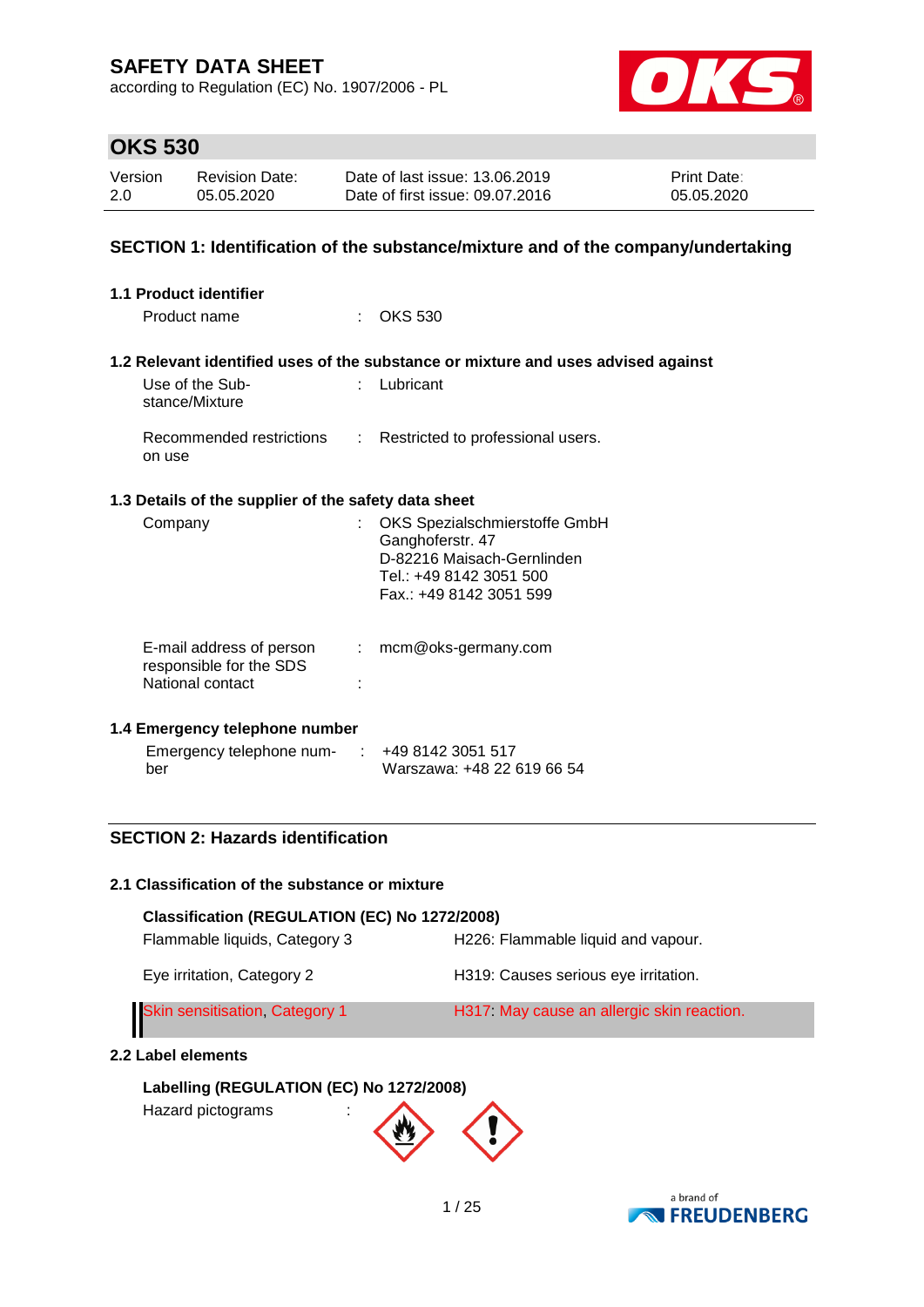according to Regulation (EC) No. 1907/2006 - PL



## **OKS 530**

| Version<br>2.0 | <b>Revision Date:</b><br>05.05.2020 |                | Date of last issue: 13.06.2019<br>Date of first issue: 09.07.2016 | <b>Print Date:</b><br>05.05.2020                                                                       |                                              |
|----------------|-------------------------------------|----------------|-------------------------------------------------------------------|--------------------------------------------------------------------------------------------------------|----------------------------------------------|
|                | Signal word                         |                | Warning                                                           |                                                                                                        |                                              |
|                | <b>Hazard statements</b>            | t.             | H <sub>226</sub><br>H317<br>H319                                  | Flammable liquid and vapour.<br>May cause an allergic skin reaction.<br>Causes serious eye irritation. |                                              |
|                | Precautionary statements            | $\blacksquare$ | <b>Prevention:</b>                                                |                                                                                                        |                                              |
|                |                                     |                | P210                                                              | open flames and other ignition sources. No<br>smoking.                                                 | Keep away from heat, hot surfaces, sparks,   |
|                |                                     |                | P <sub>261</sub><br>P <sub>280</sub>                              | Avoid breathing vapours.<br>protection.                                                                | Wear protective gloves/ eye protection/ face |
|                |                                     |                | <b>Response:</b>                                                  |                                                                                                        |                                              |
|                |                                     |                | $P333 + P313$                                                     | If skin irritation or rash occurs: Get medical<br>advice/ attention.                                   |                                              |
|                |                                     |                | P370 + P378                                                       | In case of fire: Use dry sand, dry chemical<br>or alcohol-resistant foam to extinguish.                |                                              |
|                |                                     |                | Storage:                                                          |                                                                                                        |                                              |
|                |                                     |                | $P403 + P235$                                                     | Store in a well-ventilated place. Keep cool.                                                           |                                              |

Hazardous components which must be listed on the label: 2-methylisothiazol-3(2H)-one

### **2.3 Other hazards**

This substance/mixture contains no components considered to be either persistent, bioaccumulative and toxic (PBT), or very persistent and very bioaccumulative (vPvB) at levels of 0.1% or higher.

### **SECTION 3: Composition/information on ingredients**

### **3.2 Mixtures**

Chemical nature : Aqueous solution graphite Molybdenum disulfide organic binding agent

### **Components**

| Chemical name | CAS-No.                    | Classification     | Concentration | Concentration |
|---------------|----------------------------|--------------------|---------------|---------------|
|               | EC-No.                     |                    | limits        | (% w/w)       |
|               |                            |                    | M-Factor      |               |
|               | Index-No.                  |                    | <b>Notes</b>  |               |
|               | <b>Registration number</b> |                    |               |               |
| isopropanol   | 67-63-0                    | Flam. Liq.2; H225  |               | $>= 1 - < 10$ |
|               | 200-661-7                  | Eye Irrit.2; H319  |               |               |
|               |                            | Eye Irrit.2A; H319 |               |               |

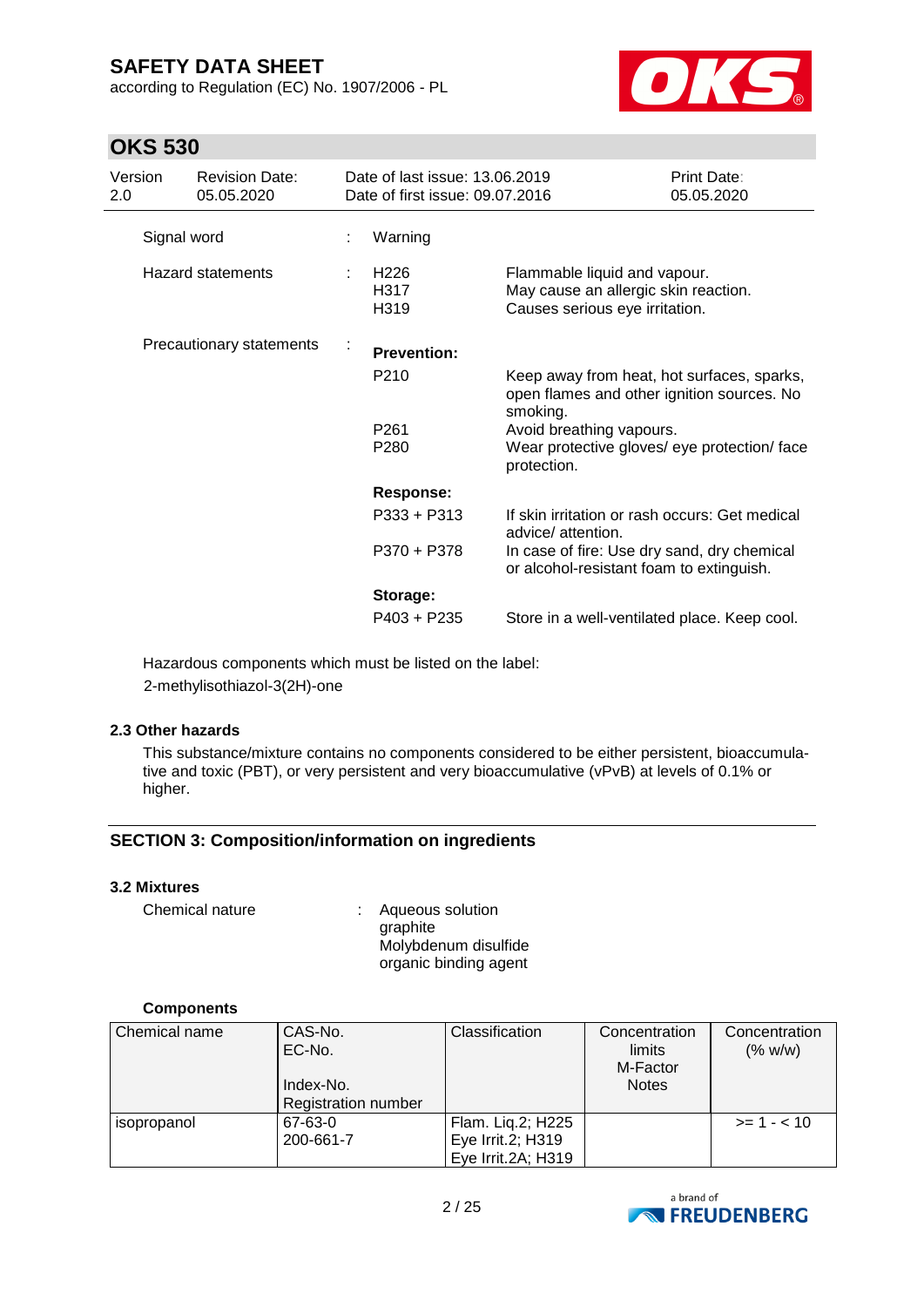according to Regulation (EC) No. 1907/2006 - PL



## **OKS 530**

| Version<br>2.0                        | <b>Revision Date:</b><br>05.05.2020 |                                                                    | Date of last issue: 13.06.2019<br>Date of first issue: 09.07.2016                                                                                                                                          | Print Date:<br>05.05.2020                               |                          |
|---------------------------------------|-------------------------------------|--------------------------------------------------------------------|------------------------------------------------------------------------------------------------------------------------------------------------------------------------------------------------------------|---------------------------------------------------------|--------------------------|
|                                       |                                     | 603-117-00-0<br>02-2119457558-25-<br>XXXX                          | STOT SE3; H336                                                                                                                                                                                             |                                                         |                          |
| 2-butoxyethanol                       |                                     | 111-76-2<br>203-905-0<br>603-014-00-0<br>01-2119475108-36-<br>XXXX | Acute Tox.4; H302<br>Acute Tox.4; H332<br>Acute Tox.4; H312<br>Skin Irrit.2; H315<br>Eye Irrit.2; H319                                                                                                     |                                                         | $>= 1 - 10$              |
| dodecylguanidine<br>monohydrochloride |                                     | 13590-97-1<br>237-030-0                                            | Acute Tox.4; H302<br>Acute Tox.2; H330<br>Skin Corr.1B;<br>H314<br>Eye Dam.1; H318<br>Aquatic Acute1;<br>H400                                                                                              | M-Factor: 10/                                           | $>= 0,0025 - 1$<br>0,025 |
| 2-methylisothiazol-<br>$3(2H)$ -one   |                                     | 2682-20-4<br>220-239-6<br>613-326-00-9                             | Acute Tox.3; H301<br>Acute Tox.2; H330<br>Acute Tox.3; H311<br>Skin Corr.1B;<br>H314<br>Eye Dam.1; H318<br>Skin Sens.1A;<br>H317<br>STOT SE3; H335<br>Aquatic Acute1;<br>H400<br>Aquatic Chronic1;<br>H410 | $= 0,0015 %$<br>Skin Sens.1A,<br>H317<br>M-Factor: 10/1 | $>= 0,0025 - 5$<br>0,025 |
|                                       |                                     | Substances with a workplace exposure limit :                       |                                                                                                                                                                                                            |                                                         |                          |
| Graphite                              |                                     | 7782-42-5<br>231-955-3<br>01-2119486977-12-<br><b>XXXX</b>         | Not classified                                                                                                                                                                                             |                                                         | $>= 10 - 20$             |
| molybdenum disul-<br>phide            |                                     | 1317-33-5<br>215-263-9                                             | Not classified                                                                                                                                                                                             |                                                         | $>= 1 - 10$              |

For explanation of abbreviations see section 16.

## **SECTION 4: First aid measures**

### **4.1 Description of first aid measures**

If inhaled : Remove person to fresh air. If signs/symptoms continue, get medical attention. Keep patient warm and at rest. If unconscious, place in recovery position and seek medical

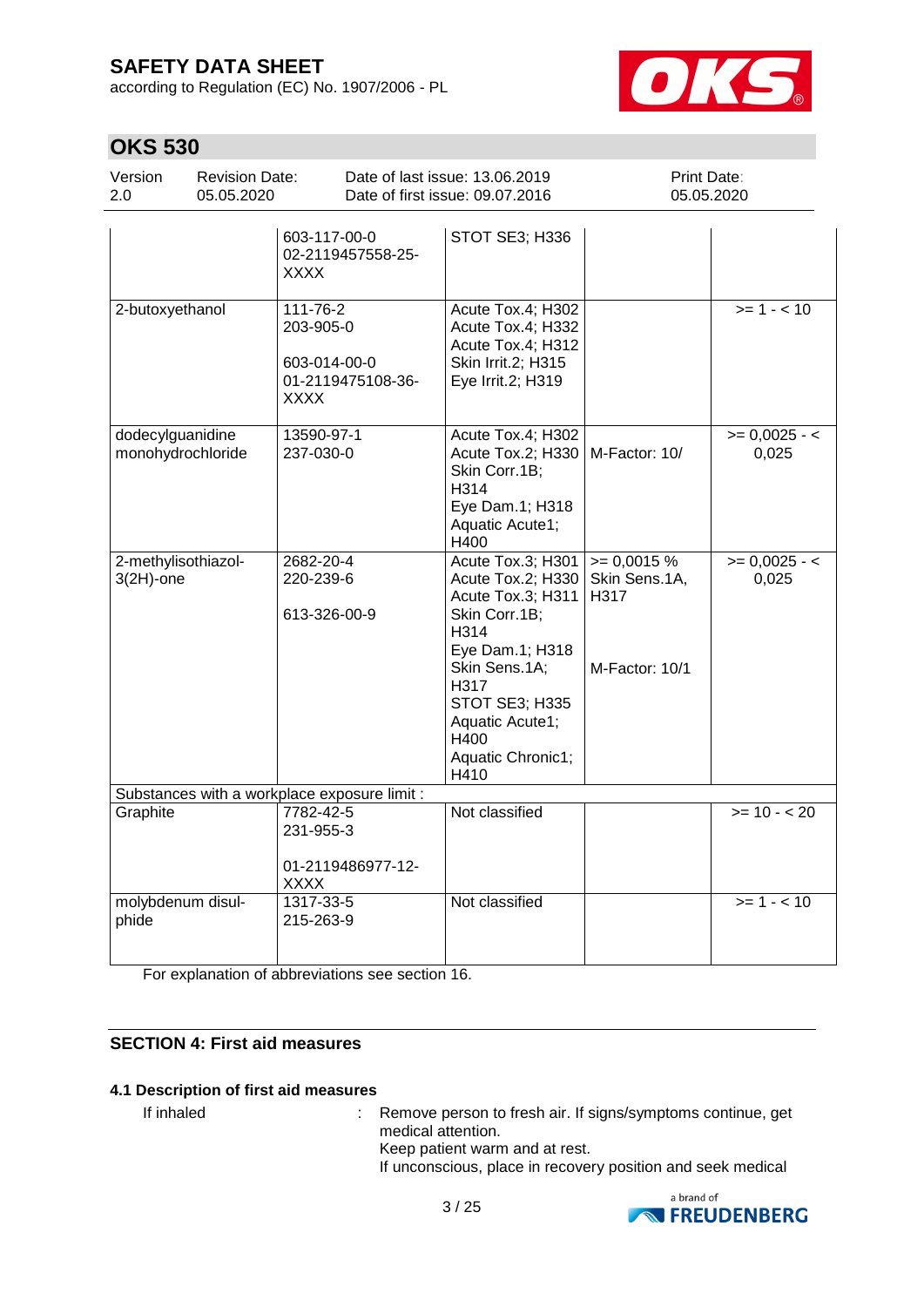according to Regulation (EC) No. 1907/2006 - PL



# **OKS 530**

| Version<br>2.0          | <b>Revision Date:</b><br>05.05.2020 |                                                                                                                                                                                                                                                          | Date of last issue: 13.06.2019<br>Date of first issue: 09.07.2016                                                                                                                                                                             | <b>Print Date:</b><br>05.05.2020                                     |
|-------------------------|-------------------------------------|----------------------------------------------------------------------------------------------------------------------------------------------------------------------------------------------------------------------------------------------------------|-----------------------------------------------------------------------------------------------------------------------------------------------------------------------------------------------------------------------------------------------|----------------------------------------------------------------------|
|                         |                                     | advice.<br>tion.                                                                                                                                                                                                                                         | Keep respiratory tract clear.                                                                                                                                                                                                                 | If breathing is irregular or stopped, administer artificial respira- |
| In case of skin contact |                                     | ÷<br>persists.                                                                                                                                                                                                                                           | Take off all contaminated clothing immediately.<br>Wash off immediately with soap and plenty of water.<br>Get medical attention immediately if irritation develops and<br>Wash clothing before reuse.<br>Thoroughly clean shoes before reuse. |                                                                      |
| In case of eye contact  |                                     |                                                                                                                                                                                                                                                          | for at least 10 minutes.<br>Seek medical advice.                                                                                                                                                                                              | Rinse immediately with plenty of water, also under the eyelids,      |
| If swallowed            |                                     | Move the victim to fresh air.<br>If unconscious, place in recovery position and seek medical<br>advice.<br>Keep respiratory tract clear.<br>Do NOT induce vomiting.<br>Rinse mouth with water.<br>Never give anything by mouth to an unconscious person. |                                                                                                                                                                                                                                               |                                                                      |
|                         |                                     |                                                                                                                                                                                                                                                          | 4.2 Most important symptoms and effects, both acute and delayed                                                                                                                                                                               |                                                                      |
| Symptoms                |                                     | Inhalation may provoke the following symptoms:<br>÷<br>Unconsciousness<br><b>Dizziness</b><br>Drowsiness<br>Headache<br>Nausea<br><b>Tiredness</b><br>Allergic appearance                                                                                |                                                                                                                                                                                                                                               |                                                                      |
| <b>Risks</b>            |                                     | ÷.                                                                                                                                                                                                                                                       | Can be absorbed through skin.<br>May cause an allergic skin reaction.                                                                                                                                                                         |                                                                      |
|                         |                                     |                                                                                                                                                                                                                                                          | 4.3 Indication of any immediate medical attention and special treatment needed                                                                                                                                                                |                                                                      |
| Treatment               |                                     |                                                                                                                                                                                                                                                          | The first aid procedure should be established in consultation<br>with the doctor responsible for industrial medicine.                                                                                                                         |                                                                      |

# **SECTION 5: Firefighting measures**

#### **5.1 Extinguishing media**

| Suitable extinguishing media      | Use water spray, alcohol-resistant foam, dry chemical or car-<br>bon dioxide. |
|-----------------------------------|-------------------------------------------------------------------------------|
| Unsuitable extinguishing<br>media | : High volume water jet                                                       |

Treat symptomatically.

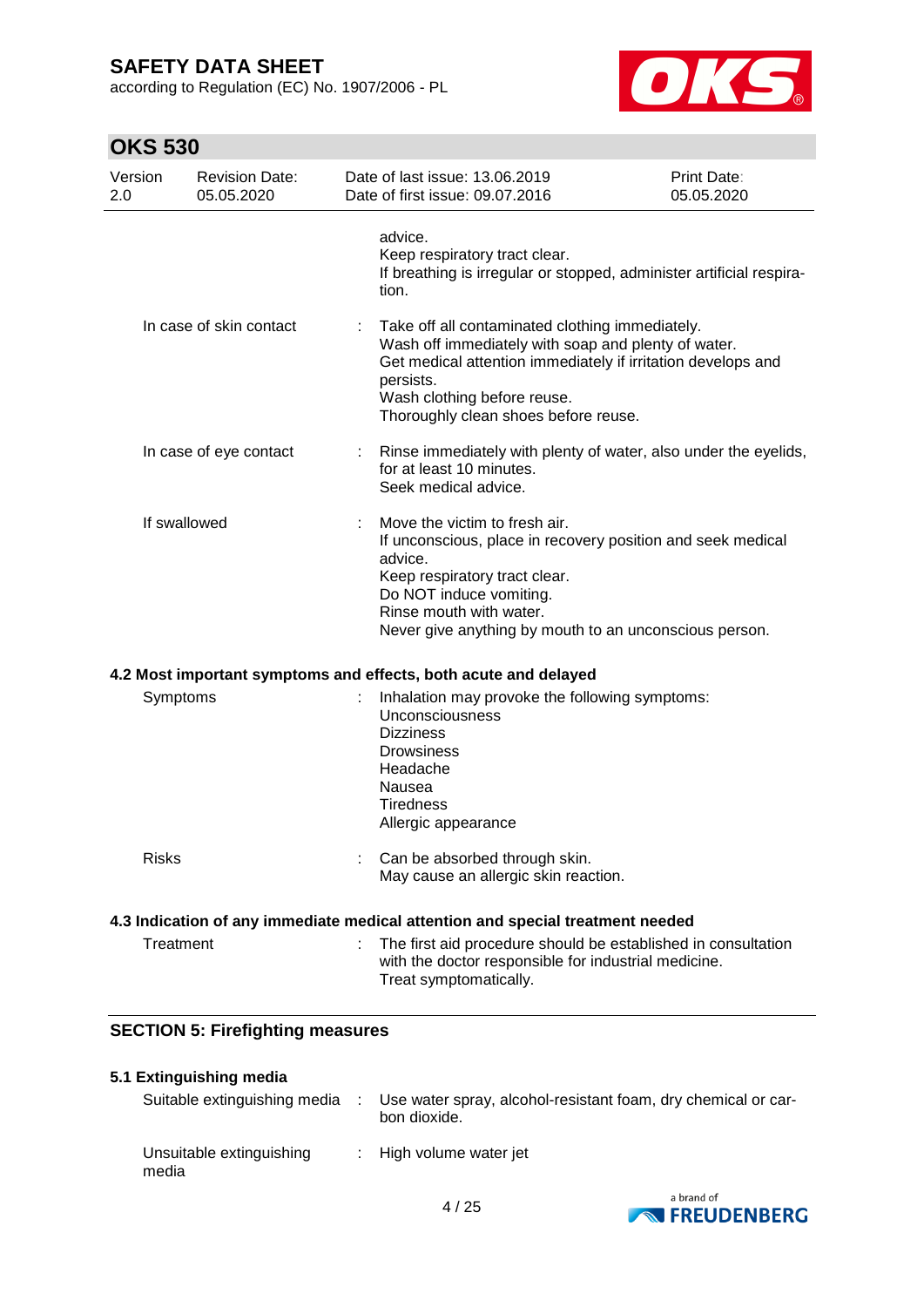according to Regulation (EC) No. 1907/2006 - PL



# **OKS 530**

| Version | <b>Revision Date:</b> | Date of last issue: 13.06.2019  | <b>Print Date:</b> |
|---------|-----------------------|---------------------------------|--------------------|
| 2.0     | 05.05.2020            | Date of first issue: 09.07.2016 | 05.05.2020         |

#### **5.2 Special hazards arising from the substance or mixture**

| Specific hazards during fire-<br>fighting          | t in | Fire may cause evolution of:<br>Carbon oxides<br>Metal oxides<br>Nitrogen oxides (NOx)<br>Sulphur oxides<br>Do not let product enter drains.<br>Container may explode if heated.<br>Beware of vapours accumulating to form explosive concentra-<br>tions. Vapours can accumulate in low areas. |
|----------------------------------------------------|------|------------------------------------------------------------------------------------------------------------------------------------------------------------------------------------------------------------------------------------------------------------------------------------------------|
| 5.3 Advice for firefighters                        |      |                                                                                                                                                                                                                                                                                                |
| Special protective equipment :<br>for firefighters |      | In the event of fire, wear self-contained breathing apparatus.<br>Use personal protective equipment. Exposure to decomposi-<br>tion products may be a hazard to health.                                                                                                                        |
| Further information                                |      | Standard procedure for chemical fires.<br>Collect contaminated fire extinguishing water separately. This<br>must not be discharged into drains.<br>Cool containers/tanks with water spray.                                                                                                     |

### **SECTION 6: Accidental release measures**

### **6.1 Personal precautions, protective equipment and emergency procedures**

| Personal precautions | Evacuate personnel to safe areas.<br>t i                 |
|----------------------|----------------------------------------------------------|
|                      | Use personal protective equipment.                       |
|                      | Ensure adequate ventilation.                             |
|                      | Remove all sources of ignition.                          |
|                      | Do not breathe vapours or spray mist.                    |
|                      | Refer to protective measures listed in sections 7 and 8. |
|                      |                                                          |

#### **6.2 Environmental precautions**

| Environmental precautions | . Try to prevent the material from entering drains or water  |
|---------------------------|--------------------------------------------------------------|
|                           | courses.                                                     |
|                           | Prevent further leakage or spillage if safe to do so.        |
|                           | Local authorities should be advised if significant spillages |
|                           | cannot be contained.                                         |

#### **6.3 Methods and material for containment and cleaning up**

| : Contain spillage, and then collect with non-combustible ab-    |
|------------------------------------------------------------------|
| sorbent material, (e.g. sand, earth, diatomaceous earth, ver-    |
| miculite) and place in container for disposal according to local |
| / national regulations (see section 13).                         |
| Non-sparking tools should be used.                               |
|                                                                  |

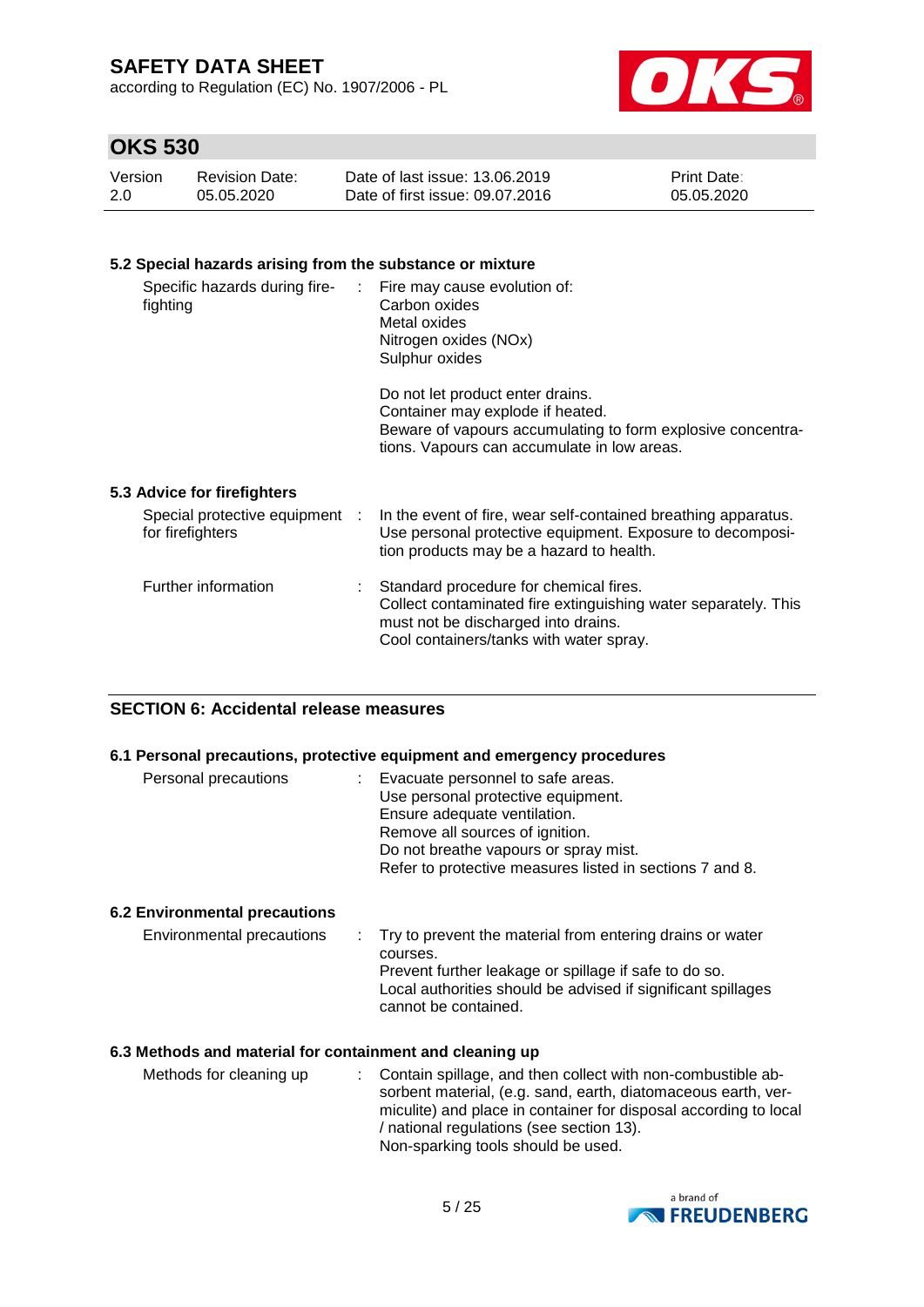according to Regulation (EC) No. 1907/2006 - PL



# **OKS 530**

| Version | Revision Date: | Date of last issue: 13.06.2019  | <b>Print Date:</b> |
|---------|----------------|---------------------------------|--------------------|
| 2.0     | 05.05.2020     | Date of first issue: 09.07.2016 | 05.05.2020         |

#### **6.4 Reference to other sections**

For personal protection see section 8.

### **SECTION 7: Handling and storage**

## **7.1 Precautions for safe handling**

| Advice on safe handling                            |   | Use only in an area containing explosion proof equipment.<br>Do not use in areas without adequate ventilation.<br>Do not breathe vapours or spray mist.<br>In case of insufficient ventilation, wear suitable respiratory<br>equipment.<br>Avoid contact with skin and eyes.<br>For personal protection see section 8.<br>Keep away from fire, sparks and heated surfaces.<br>Persons with a history of skin sensitisation problems or asth-<br>ma, allergies, chronic or recurrent respiratory disease should<br>not be employed in any process in which this mixture is being<br>used.<br>Smoking, eating and drinking should be prohibited in the ap-<br>plication area.<br>Wash hands and face before breaks and immediately after<br>handling the product.<br>Ensure all equipment is electrically grounded before beginning<br>transfer operations.<br>Do not get in eyes or mouth or on skin.<br>Do not get on skin or clothing.<br>Do not ingest.<br>Do not use sparking tools.<br>Do not enter areas where used or stored until adequately ven-<br>tilated.<br>Do not repack.<br>Do not re-use empty containers.<br>These safety instructions also apply to empty packaging which<br>may still contain product residues.<br>Keep container closed when not in use. |
|----------------------------------------------------|---|-----------------------------------------------------------------------------------------------------------------------------------------------------------------------------------------------------------------------------------------------------------------------------------------------------------------------------------------------------------------------------------------------------------------------------------------------------------------------------------------------------------------------------------------------------------------------------------------------------------------------------------------------------------------------------------------------------------------------------------------------------------------------------------------------------------------------------------------------------------------------------------------------------------------------------------------------------------------------------------------------------------------------------------------------------------------------------------------------------------------------------------------------------------------------------------------------------------------------------------------------------------------------------|
| Advice on protection against<br>fire and explosion | ÷ | Keep away from heat and sources of ignition.                                                                                                                                                                                                                                                                                                                                                                                                                                                                                                                                                                                                                                                                                                                                                                                                                                                                                                                                                                                                                                                                                                                                                                                                                                |
| Hygiene measures                                   |   | Wash face, hands and any exposed skin thoroughly after<br>handling.                                                                                                                                                                                                                                                                                                                                                                                                                                                                                                                                                                                                                                                                                                                                                                                                                                                                                                                                                                                                                                                                                                                                                                                                         |

### **7.2 Conditions for safe storage, including any incompatibilities**

| Requirements for storage | Store in original container. Keep container closed when not in  |
|--------------------------|-----------------------------------------------------------------|
| areas and containers     | use. Keep in a cool place away from oxidizing agents. Keep in   |
|                          | a dry, cool and well-ventilated place. Do not store together    |
|                          | with oxidizing and self-igniting products. Containers which are |
|                          | opened must be carefully resealed and kept upright to prevent   |
|                          | leakage. Store in accordance with the particular national regu- |
|                          | lations. Keep in properly labelled containers.                  |

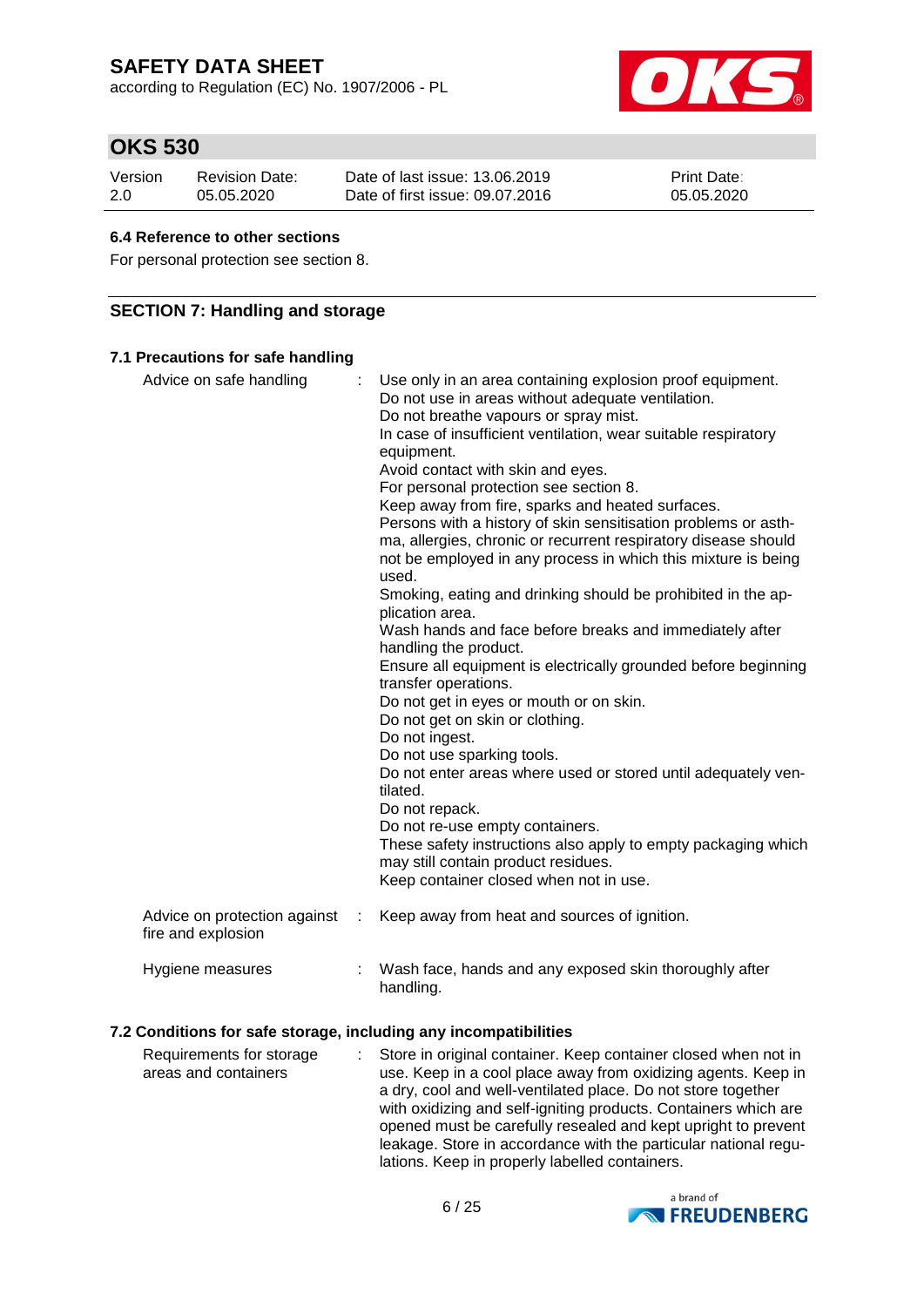according to Regulation (EC) No. 1907/2006 - PL



# **OKS 530**

| Version | Revision Date: | Date of last issue: 13.06.2019  | <b>Print Date:</b> |
|---------|----------------|---------------------------------|--------------------|
| 2.0     | 05.05.2020     | Date of first issue: 09.07.2016 | 05.05.2020         |

### **7.3 Specific end use(s)**

Specific use(s) : Specific instructions for handling, not required.

## **SECTION 8: Exposure controls/personal protection**

#### **8.1 Control parameters**

## **Occupational Exposure Limits**

| Components                 | CAS-No.     | Value type (Form<br>of exposure) | Control parameters                                                            | <b>Basis</b>                 |
|----------------------------|-------------|----------------------------------|-------------------------------------------------------------------------------|------------------------------|
| Graphite                   | 7782-42-5   | NDS (inhalable<br>fraction)      | $4$ mg/m $3$                                                                  | PL OEL<br>$(2018-07-07)$     |
|                            |             | NDS (respirable<br>fraction)     | 1 $mg/m3$                                                                     | PL OEL<br>$(2018-07-07)$     |
| isopropanol                | 67-63-0     | <b>NDS</b>                       | 900 mg/m3                                                                     | PL OEL<br>$(2018-07-07)$     |
| Further information        | Skin        |                                  |                                                                               |                              |
|                            |             | <b>NDSch</b>                     | 1.200 mg/m3                                                                   | PL OEL<br>$(2018-07-07)$     |
| Further information        | Skin        |                                  |                                                                               |                              |
| molybdenum di-<br>sulphide | 1317-33-5   | <b>NDS</b>                       | $4$ mg/m $3$<br>(Molybdenum)                                                  | PL OEL<br>$(2018-07-07)$     |
|                            |             | <b>NDSch</b>                     | $10$ mg/m $3$<br>(Molybdenum)                                                 | PL OEL<br>$(2018-07-07)$     |
| 2-butoxyethanol            | 111-76-2    | <b>TWA</b>                       | 20 ppm<br>98 mg/m3                                                            | 2000/39/EC<br>$(2000-06-16)$ |
| Further information        |             |                                  | Identifies the possibility of significant uptake through the skin, Indicative |                              |
|                            |             | <b>STEL</b>                      | 50 ppm<br>246 mg/m3                                                           | 2000/39/EC<br>$(2000-06-16)$ |
| Further information        |             |                                  | Identifies the possibility of significant uptake through the skin, Indicative |                              |
|                            |             | <b>NDS</b>                       | 98 mg/m3                                                                      | PL OEL<br>$(2018-07-07)$     |
| Further information        | <b>Skin</b> |                                  |                                                                               |                              |
|                            |             | <b>NDSch</b>                     | 200 mg/m3                                                                     | PL OEL<br>$(2018-07-07)$     |
| Further information        | <b>Skin</b> |                                  |                                                                               |                              |

**Derived No Effect Level (DNEL) according to Regulation (EC) No. 1907/2006:**

| Substance name  | End Use | Exposure routes | Potential health ef-<br>fects | Value                         |
|-----------------|---------|-----------------|-------------------------------|-------------------------------|
| 2-butoxyethanol | Workers | Inhalation      | Long-term systemic<br>effects | 98 mg/m3                      |
|                 | Workers | Inhalation      | Acute systemic ef-<br>fects   | 1091 mg/m3                    |
|                 | Workers | Skin contact    | Long-term systemic<br>effects | $125 \text{ mg/kg}$<br>bw/day |
|                 | Workers | Skin contact    | Acute systemic ef-            | 89 mg/kg                      |

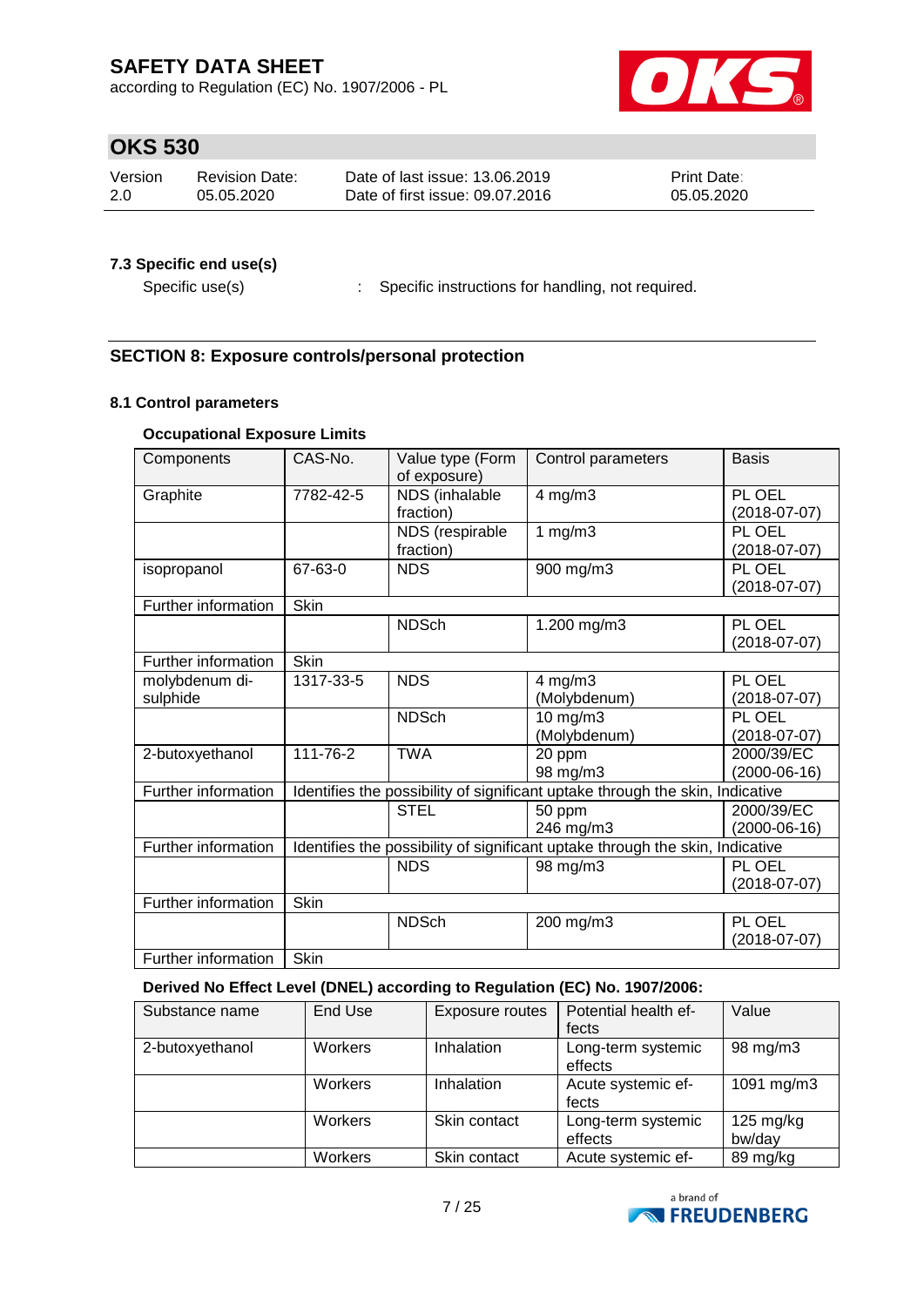according to Regulation (EC) No. 1907/2006 - PL



## **OKS 530**

| Version | Revision Date: | Date of last issue: 13.06.2019  | <b>Print Date:</b> |
|---------|----------------|---------------------------------|--------------------|
| 2.0     | 05.05.2020     | Date of first issue: 09.07.2016 | 05.05.2020         |

|                           |                |            | fects                         | bw/day             |
|---------------------------|----------------|------------|-------------------------------|--------------------|
|                           | Workers        | Inhalation | Acute local effects           | 246 mg/m3          |
| 2,2',2"-nitrilotriethanol | <b>Workers</b> | Dermal     | Long-term systemic<br>effects | $6,3$ mg/kg        |
|                           | Workers        | Inhalation | Long-term systemic<br>effects | $5 \text{ mg/m}$ 3 |
|                           | Workers        | Inhalation | Long-term local ef-<br>fects  | $5 \text{ mg/m}$ 3 |

#### **Predicted No Effect Concentration (PNEC) according to Regulation (EC) No. 1907/2006:**

| Substance name            | <b>Environmental Compartment</b><br>Value |                           |
|---------------------------|-------------------------------------------|---------------------------|
| 2-butoxyethanol           | Fresh water                               | 8,8 mg/l                  |
|                           | Marine water                              | $0,88 \text{ mg/l}$       |
|                           | Sewage treatment plant                    | 463 mg/l                  |
|                           | Fresh water sediment                      | 34,6 mg/kg                |
|                           | Marine sediment                           | $3,46$ mg/kg              |
|                           | Soil                                      | $2,33$ mg/kg              |
|                           | Oral                                      | $0,02$ mg/kg              |
| 2,2',2"-nitrilotriethanol | Soil                                      | $0,151$ mg/kg             |
|                           | Microbiological Activity in Sewage Treat- | $10$ mg/l                 |
|                           | ment Systems                              |                           |
|                           | Fresh water                               | $0,32 \text{ mg/l}$       |
|                           | Marine water                              | $0,032$ mg/l              |
|                           | Fresh water sediment                      | $1,7$ mg/kg               |
|                           | Marine sediment                           | $\overline{0}$ , 17 mg/kg |

### **8.2 Exposure controls**

#### **Engineering measures**

Use only in an area equipped with explosion proof exhaust ventilation. Maintain air concentrations below occupational exposure standards.

| Personal protective equipment                                         |                                                                                                                                                                                                                                                                                                                                             |  |  |
|-----------------------------------------------------------------------|---------------------------------------------------------------------------------------------------------------------------------------------------------------------------------------------------------------------------------------------------------------------------------------------------------------------------------------------|--|--|
| Eye protection                                                        | Safety glasses with side-shields                                                                                                                                                                                                                                                                                                            |  |  |
| Hand protection<br>Material<br>Break through time<br>Protective index | Nitrile rubber<br>$:$ > 10 min<br>$\therefore$ Class 1                                                                                                                                                                                                                                                                                      |  |  |
| Remarks                                                               | Wear protective gloves. The break through time depends<br>amongst other things on the material, the thickness and the<br>type of glove and therefore has to be measured for each<br>case.<br>The selected protective gloves have to satisfy the specifica-<br>tions of Regulation (EU) 2016/425 and the standard EN 374<br>derived from it. |  |  |
| Respiratory protection                                                | Use respiratory protection unless adequate local exhaust<br>ventilation is provided or exposure assessment demonstrates<br>that exposures are within recommended exposure guidelines.                                                                                                                                                       |  |  |

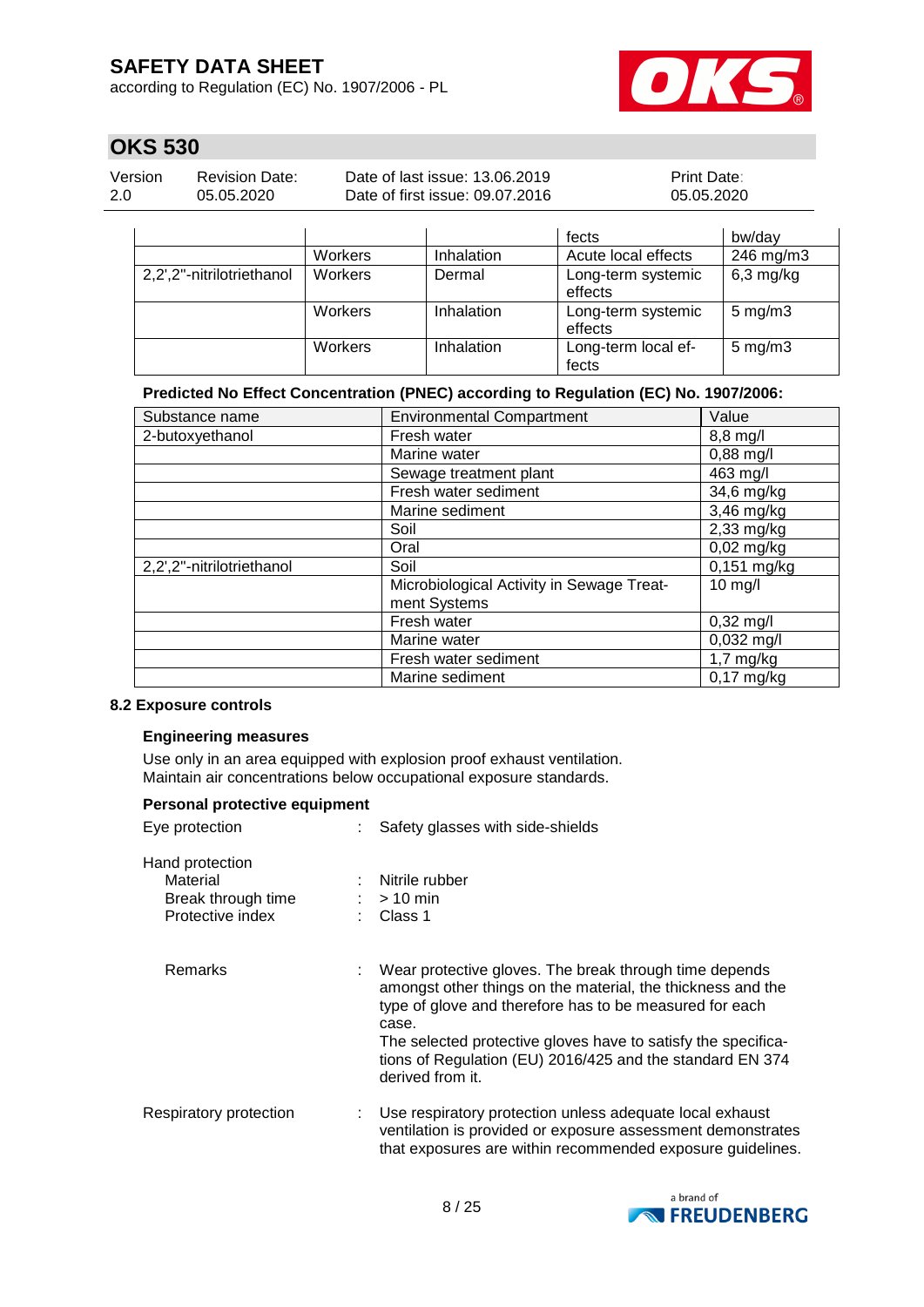according to Regulation (EC) No. 1907/2006 - PL



# **OKS 530**

| Version<br>2.0 | <b>Revision Date:</b><br>05.05.2020 | Date of last issue: 13.06.2019<br>Date of first issue: 09.07.2016                                                                                                                                                                                                                                               | Print Date:<br>05.05.2020 |
|----------------|-------------------------------------|-----------------------------------------------------------------------------------------------------------------------------------------------------------------------------------------------------------------------------------------------------------------------------------------------------------------|---------------------------|
| Filter type    |                                     | Filter type A-P                                                                                                                                                                                                                                                                                                 |                           |
|                | Protective measures                 | : The type of protective equipment must be selected according<br>to the concentration and amount of the dangerous substance<br>at the specific workplace.<br>Choose body protection in relation to its type, to the concen-<br>tration and amount of dangerous substances, and to the spe-<br>cific work-place. |                           |

### **SECTION 9: Physical and chemical properties**

### **9.1 Information on basic physical and chemical properties**

| Appearance                                          |    | liquid                           |
|-----------------------------------------------------|----|----------------------------------|
| Colour                                              |    | black                            |
| Odour                                               |    | solvent-like                     |
| <b>Odour Threshold</b>                              |    | No data available                |
|                                                     |    |                                  |
| рH                                                  |    | 9(20 °C)<br>Concentration: 100 % |
| Melting point/range                                 |    | No data available                |
| Boiling point/boiling range                         |    | 82 °C<br>(1.013 hPa)             |
| Flash point                                         | t. | 37 °C<br>Method: Abel-Pensky     |
| Evaporation rate                                    |    | No data available                |
| Flammability (solid, gas)                           | t. | Not applicable                   |
| Upper explosion limit / Upper<br>flammability limit | ÷  | No data available                |
| Lower explosion limit / Lower<br>flammability limit | t. | No data available                |
| Vapour pressure                                     |    | 35 hPa (20 °C)                   |
| Relative vapour density                             |    | No data available                |
| Density                                             |    | 1,10 g/cm3<br>(20 °C)            |

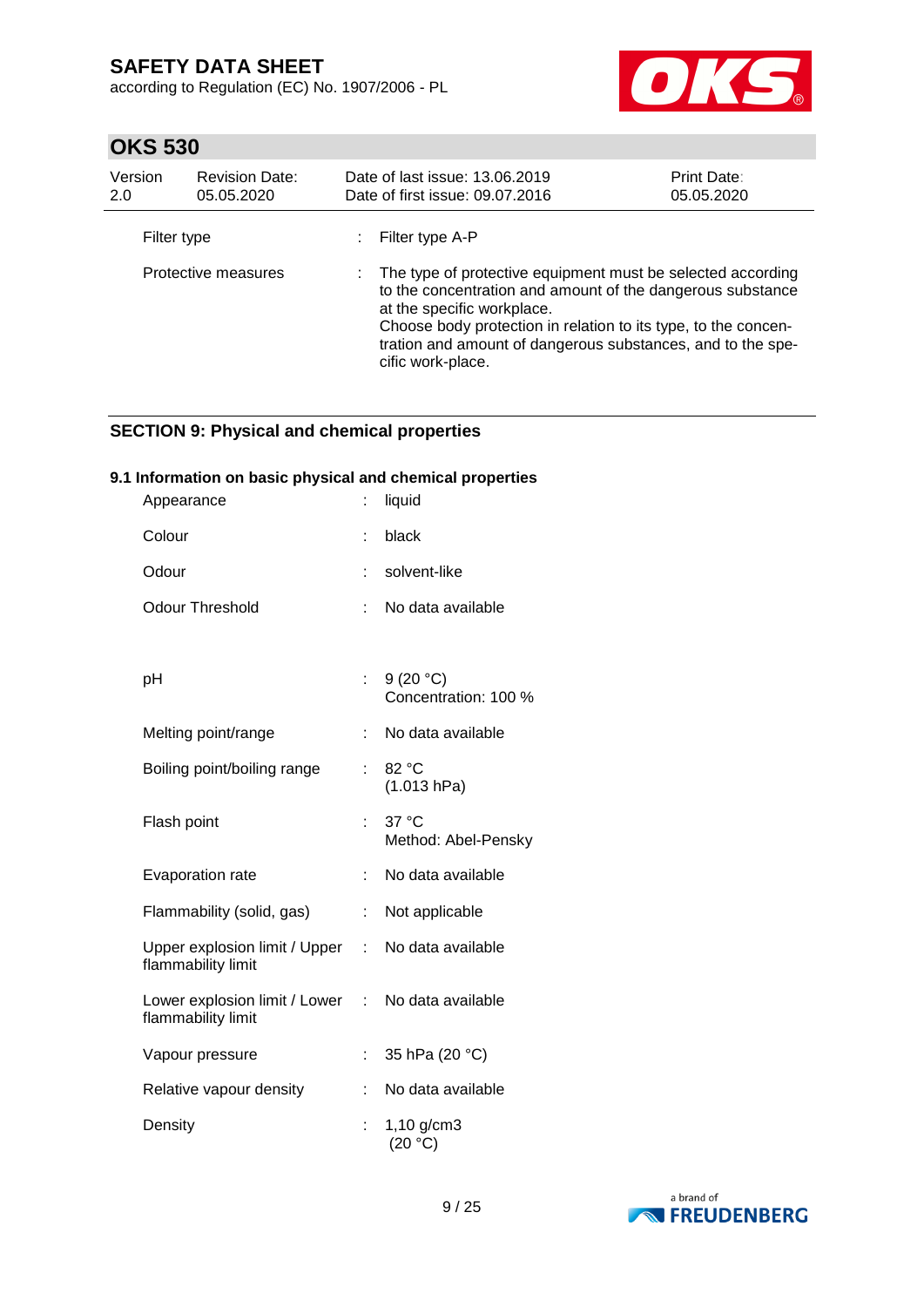according to Regulation (EC) No. 1907/2006 - PL



# **OKS 530**

| Version<br>2.0 |                     | <b>Revision Date:</b><br>05.05.2020 |   | Date of last issue: 13.06.2019<br>Date of first issue: 09.07.2016 | Print Date:<br>05.05.2020 |
|----------------|---------------------|-------------------------------------|---|-------------------------------------------------------------------|---------------------------|
|                | <b>Bulk density</b> |                                     | t | No data available                                                 |                           |
|                | Solubility(ies)     | Water solubility                    |   | soluble                                                           |                           |
|                |                     | Solubility in other solvents        | ÷ | No data available                                                 |                           |
|                | octanol/water       | Partition coefficient: n-           |   | No data available                                                 |                           |
|                |                     | Auto-ignition temperature           | ÷ | No data available                                                 |                           |
|                |                     | Decomposition temperature           |   | No data available                                                 |                           |
|                | Viscosity           | Viscosity, dynamic                  |   | No data available                                                 |                           |
|                |                     | Viscosity, kinematic                |   | 129 mm2/s (40 °C)                                                 |                           |
|                |                     | <b>Explosive properties</b>         |   | Not explosive                                                     |                           |
|                |                     | Oxidizing properties                |   | No data available                                                 |                           |
|                |                     | 9.2 Other information               |   |                                                                   |                           |
|                |                     | Sublimation point                   |   | No data available                                                 |                           |
|                |                     | Metal corrosion rate                |   | Not corrosive to metals                                           |                           |
|                | Self-ignition       |                                     |   | No data available                                                 |                           |

### **SECTION 10: Stability and reactivity**

#### **10.1 Reactivity**

No hazards to be specially mentioned.

## **10.2 Chemical stability**

Stable under normal conditions.

| 10.3 Possibility of hazardous reactions |   |                                                                      |
|-----------------------------------------|---|----------------------------------------------------------------------|
| Hazardous reactions                     | ÷ | No dangerous reaction known under conditions of normal use.          |
| <b>10.4 Conditions to avoid</b>         |   |                                                                      |
| Conditions to avoid                     |   | : Heat, flames and sparks.<br>Strong sunlight for prolonged periods. |
| 10.5 Incompatible materials             |   |                                                                      |
| Materials to avoid                      |   | Oxidizing agents                                                     |

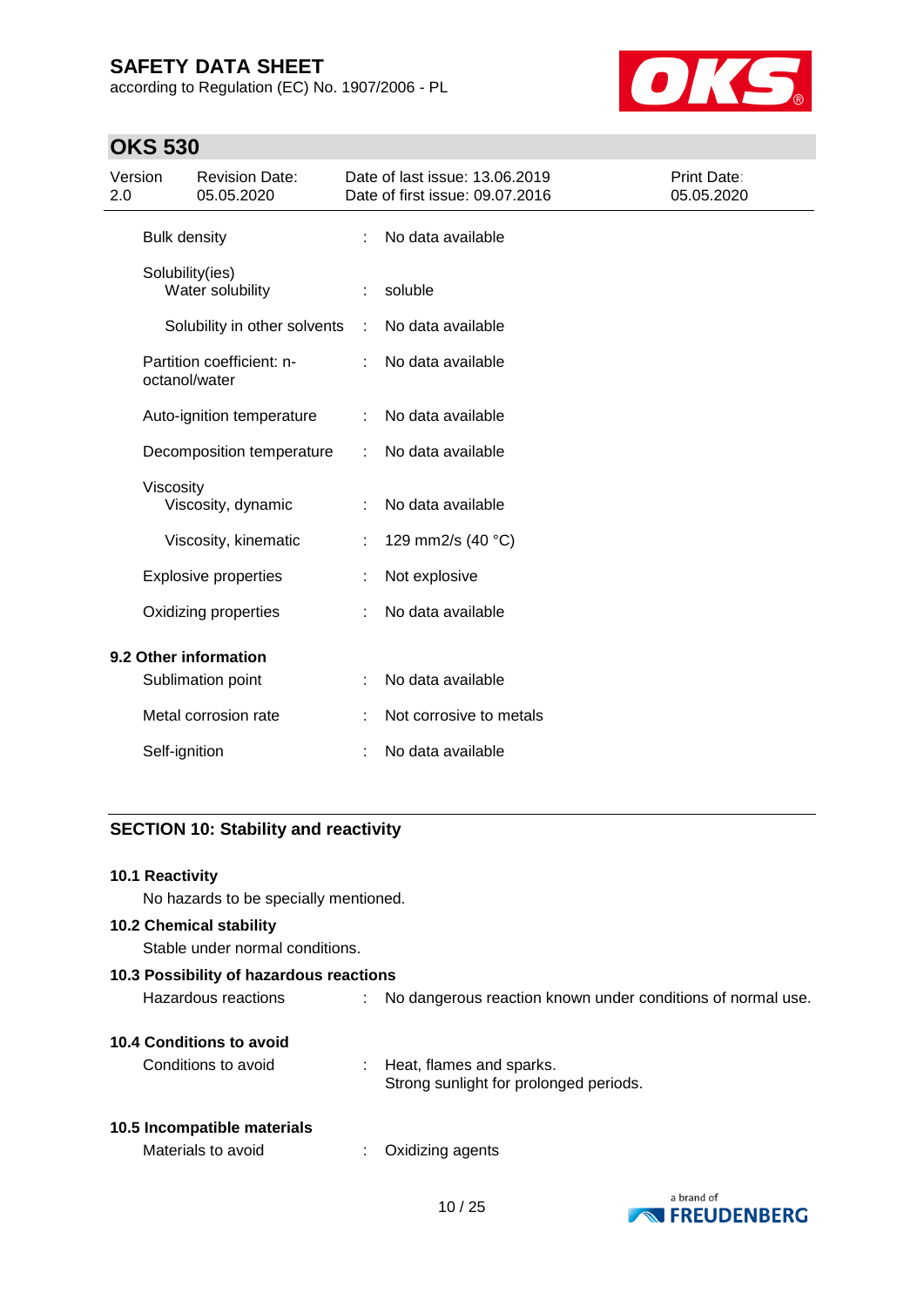according to Regulation (EC) No. 1907/2006 - PL



# **OKS 530**

| Version | Revision Date: | Date of last issue: 13.06.2019  | <b>Print Date:</b> |
|---------|----------------|---------------------------------|--------------------|
| -2.0    | 05.05.2020     | Date of first issue: 09.07.2016 | 05.05.2020         |

### **10.6 Hazardous decomposition products**

No decomposition if stored and applied as directed.

## **SECTION 11: Toxicological information**

### **11.1 Information on toxicological effects**

| <b>Acute toxicity</b>               |                                                                                                                             |  |  |  |  |
|-------------------------------------|-----------------------------------------------------------------------------------------------------------------------------|--|--|--|--|
| <b>Product:</b>                     |                                                                                                                             |  |  |  |  |
| Acute oral toxicity                 | Acute toxicity estimate: > 2.000 mg/kg<br>Method: Calculation method                                                        |  |  |  |  |
| Acute inhalation toxicity<br>÷      | Acute toxicity estimate: > 20 mg/l<br>Exposure time: 4 h<br>Test atmosphere: vapour<br>Method: Calculation method           |  |  |  |  |
| Acute dermal toxicity<br>÷.         | Acute toxicity estimate: > 2.000 mg/kg<br>Method: Calculation method                                                        |  |  |  |  |
|                                     | Symptoms: Redness, Local irritation                                                                                         |  |  |  |  |
| Components:                         |                                                                                                                             |  |  |  |  |
| isopropanol:                        |                                                                                                                             |  |  |  |  |
| Acute oral toxicity<br>÷            | LD50 Oral (Rat): 5.840 mg/kg                                                                                                |  |  |  |  |
| 2-butoxyethanol:                    |                                                                                                                             |  |  |  |  |
| Acute oral toxicity                 | LD50 (Rat): 1.746 mg/kg                                                                                                     |  |  |  |  |
| Acute inhalation toxicity           | Assessment: The component/mixture is moderately toxic after<br>t.<br>short term inhalation.                                 |  |  |  |  |
| Acute dermal toxicity               | Assessment: The component/mixture is moderately toxic after<br>single contact with skin.                                    |  |  |  |  |
| dodecylguanidine monohydrochloride: |                                                                                                                             |  |  |  |  |
| Acute oral toxicity                 | LD50 (Rat): Assessment: The component/mixture is moder-<br>ately toxic after single ingestion.                              |  |  |  |  |
| Acute inhalation toxicity<br>÷.     | LC50 (Rat): Test atmosphere: dust/mist<br>Assessment: The component/mixture is highly toxic after short<br>term inhalation. |  |  |  |  |
| 2-methylisothiazol-3(2H)-one:       |                                                                                                                             |  |  |  |  |

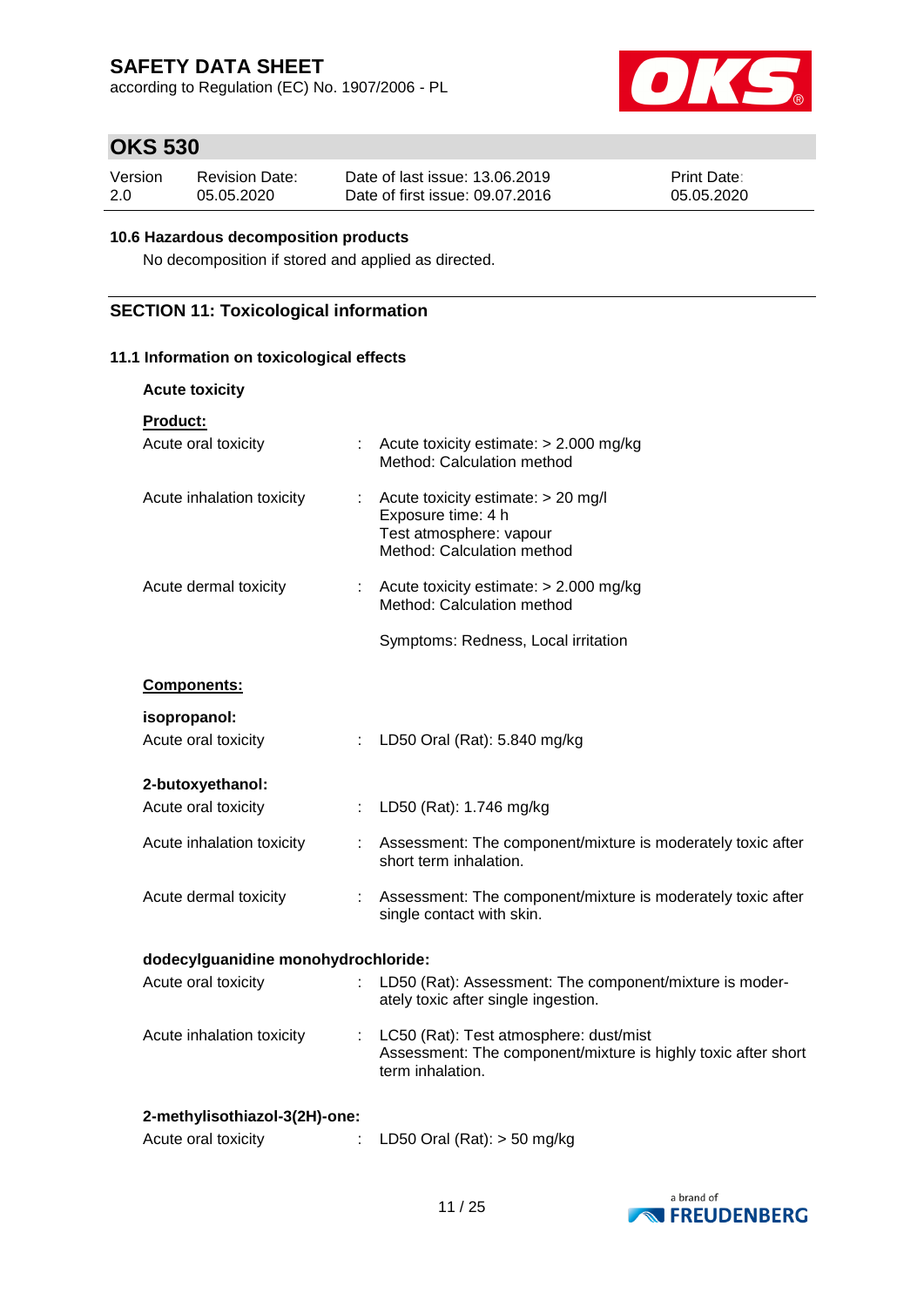according to Regulation (EC) No. 1907/2006 - PL



| <b>OKS 530</b> |                                 |                                     |   |                                                                                                                                                                                      |                                  |
|----------------|---------------------------------|-------------------------------------|---|--------------------------------------------------------------------------------------------------------------------------------------------------------------------------------------|----------------------------------|
| Version<br>2.0 |                                 | <b>Revision Date:</b><br>05.05.2020 |   | Date of last issue: 13.06.2019<br>Date of first issue: 09.07.2016                                                                                                                    | <b>Print Date:</b><br>05.05.2020 |
|                |                                 |                                     |   | Symptoms: Pain, Stomach/intestinal disorders                                                                                                                                         |                                  |
|                |                                 |                                     |   | Remarks: Toxic if swallowed.                                                                                                                                                         |                                  |
|                | Acute inhalation toxicity       |                                     |   | LC50 (Rat): 0,11 mg/l<br>Exposure time: 4 h<br>Test atmosphere: dust/mist<br>Method: OECD Test Guideline 403                                                                         |                                  |
|                |                                 |                                     |   | Remarks: Risk of delayed pulmonary oedema.<br>Effects of breathing high concentrations of vapour may in-<br>clude:<br>Very toxic by inhalation.<br>Irritating to respiratory system. |                                  |
|                |                                 |                                     |   | Symptoms: Local irritation, Respiratory disorders, Inhalation<br>may provoke the following symptoms:                                                                                 |                                  |
|                |                                 | Acute dermal toxicity               |   | LD50 Dermal (Rabbit, female): 326 mg/kg                                                                                                                                              |                                  |
|                |                                 |                                     |   | Remarks: Very toxic in contact with skin.                                                                                                                                            |                                  |
|                |                                 |                                     |   | Symptoms: Blistering, Redness, Local irritation                                                                                                                                      |                                  |
|                |                                 | molybdenum disulphide:              |   |                                                                                                                                                                                      |                                  |
|                |                                 | Acute oral toxicity                 |   | LD50 (Rat): $> 5.000$ mg/kg                                                                                                                                                          |                                  |
|                |                                 | Acute dermal toxicity               | ÷ | LD50 (Rat): $> 16.000$ mg/kg                                                                                                                                                         |                                  |
|                |                                 | <b>Skin corrosion/irritation</b>    |   |                                                                                                                                                                                      |                                  |
|                | <b>Product:</b><br>Remarks      |                                     |   | This information is not available.                                                                                                                                                   |                                  |
|                |                                 | Components:                         |   |                                                                                                                                                                                      |                                  |
|                |                                 | 2-butoxyethanol:                    |   |                                                                                                                                                                                      |                                  |
|                | Species<br>Assessment<br>Result |                                     |   | Rabbit<br>Irritating to skin.<br>Irritating to skin.                                                                                                                                 |                                  |
|                |                                 | dodecylguanidine monohydrochloride: |   |                                                                                                                                                                                      |                                  |
|                | Assessment<br>Result            |                                     |   | Causes burns.<br>Causes burns.                                                                                                                                                       |                                  |
|                |                                 | 2-methylisothiazol-3(2H)-one:       |   |                                                                                                                                                                                      |                                  |
|                | Species<br>Result               |                                     |   | Rabbit<br>Causes burns.                                                                                                                                                              |                                  |

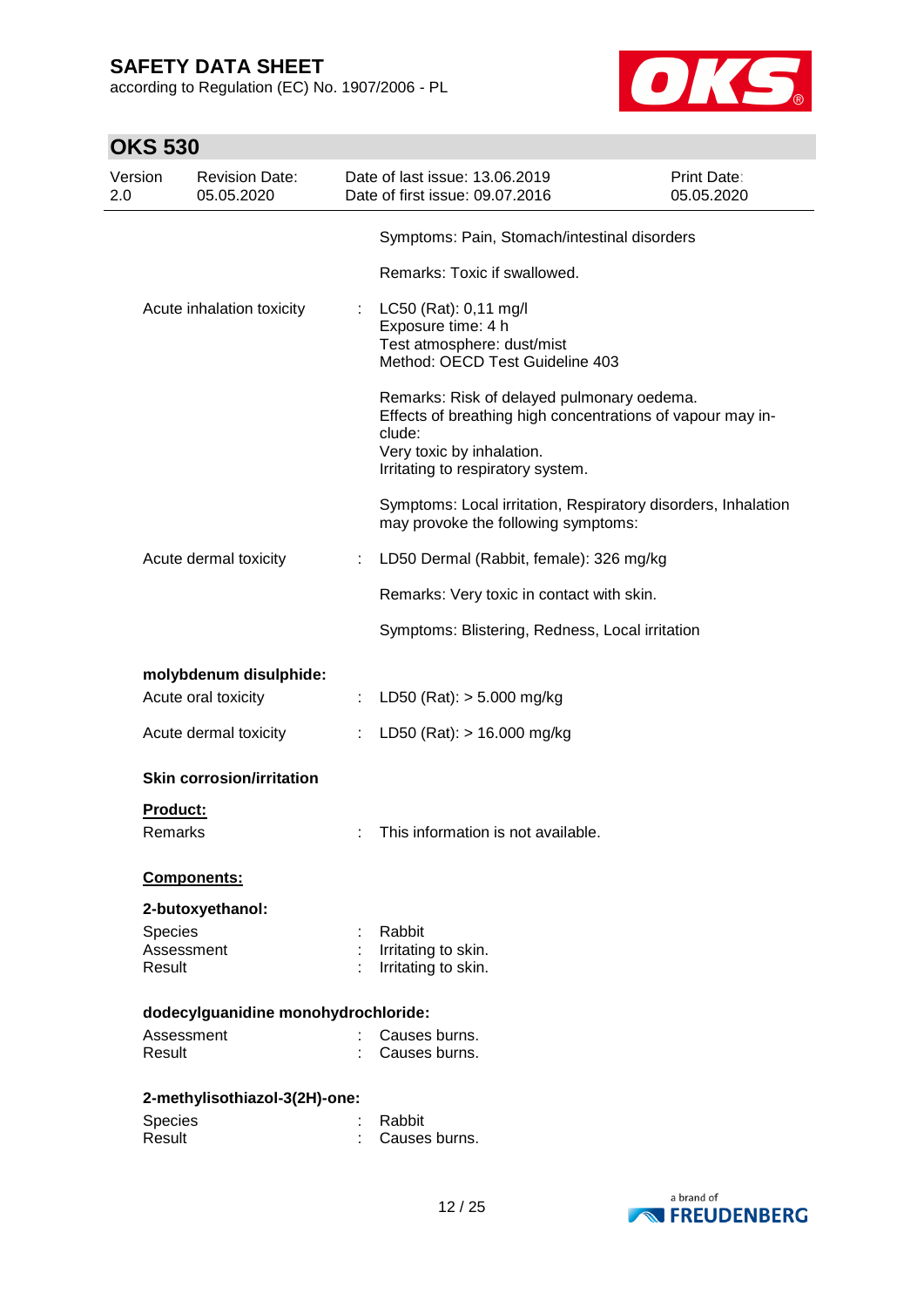according to Regulation (EC) No. 1907/2006 - PL



| Version<br>2.0 | <b>Revision Date:</b><br>05.05.2020      |   | Date of last issue: 13.06.2019<br>Date of first issue: 09.07.2016 | Print Date:<br>05.05.2020 |
|----------------|------------------------------------------|---|-------------------------------------------------------------------|---------------------------|
|                | Remarks                                  |   | Causes skin burns.                                                |                           |
|                | molybdenum disulphide:                   |   |                                                                   |                           |
|                | Assessment<br>Result                     |   | No skin irritation<br>No skin irritation                          |                           |
|                | Serious eye damage/eye irritation        |   |                                                                   |                           |
|                | Product:                                 |   |                                                                   |                           |
|                | Remarks                                  | t | Irritating to eyes.                                               |                           |
|                | Components:                              |   |                                                                   |                           |
|                | isopropanol:                             |   |                                                                   |                           |
|                | Result                                   |   | Irritating to eyes.                                               |                           |
|                | 2-butoxyethanol:                         |   |                                                                   |                           |
|                | <b>Species</b>                           |   | Rabbit                                                            |                           |
|                | Assessment<br>Result                     |   | Irritating to eyes.<br>Irritating to eyes.                        |                           |
|                | 2-methylisothiazol-3(2H)-one:            |   |                                                                   |                           |
|                | <b>Remarks</b>                           |   | Acute eye irritation/corrosion<br>Causes eye burns.               |                           |
|                | molybdenum disulphide:                   |   |                                                                   |                           |
|                | Assessment                               |   | No eye irritation                                                 |                           |
|                | Result                                   |   | No eye irritation                                                 |                           |
|                | <b>Respiratory or skin sensitisation</b> |   |                                                                   |                           |
|                | Product:                                 |   |                                                                   |                           |
|                | Remarks                                  |   | This information is not available.                                |                           |
|                | Components:                              |   |                                                                   |                           |
|                | 2-butoxyethanol:                         |   |                                                                   |                           |
|                | <b>Test Type</b>                         |   | <b>Maximisation Test</b>                                          |                           |
|                | Species<br>Assessment                    |   | Guinea pig<br>Did not cause sensitisation on laboratory animals.  |                           |
|                | Result                                   |   | Did not cause sensitisation on laboratory animals.                |                           |
|                | 2-methylisothiazol-3(2H)-one:            |   |                                                                   |                           |
|                | Species                                  |   | Rabbit                                                            |                           |
|                | Assessment                               | ÷ | May cause sensitisation by skin contact.                          |                           |

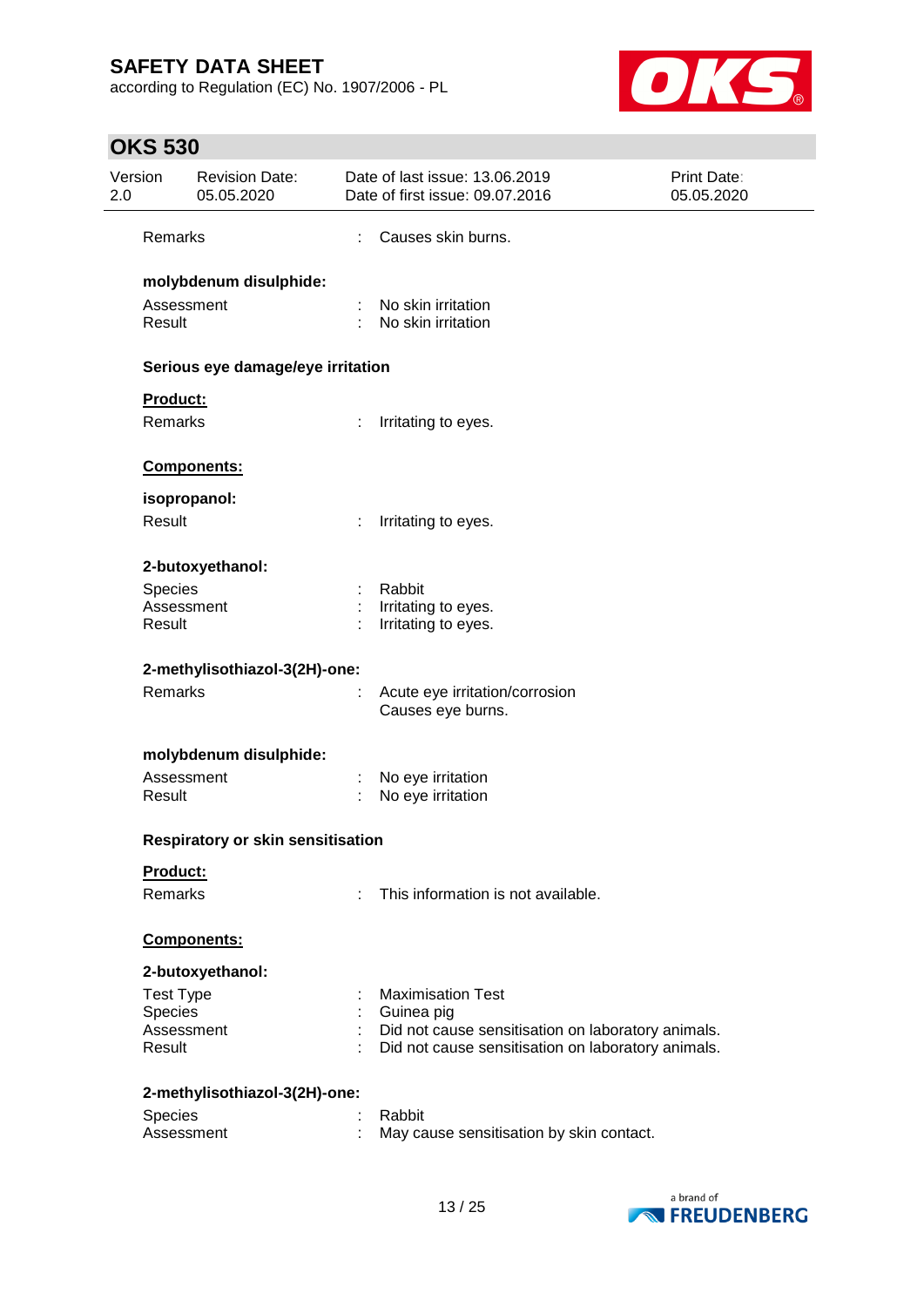according to Regulation (EC) No. 1907/2006 - PL



| Version<br>2.0 |                      | <b>Revision Date:</b><br>05.05.2020 |                             | Date of last issue: 13.06.2019<br>Date of first issue: 09.07.2016               | <b>Print Date:</b><br>05.05.2020 |
|----------------|----------------------|-------------------------------------|-----------------------------|---------------------------------------------------------------------------------|----------------------------------|
|                |                      | molybdenum disulphide:              |                             |                                                                                 |                                  |
|                | Assessment<br>Result |                                     |                             | Does not cause skin sensitisation.<br>Does not cause skin sensitisation.        |                                  |
|                |                      | <b>Germ cell mutagenicity</b>       |                             |                                                                                 |                                  |
|                | <b>Product:</b>      |                                     |                             |                                                                                 |                                  |
|                |                      | Genotoxicity in vitro               | t.                          | Remarks: No data available                                                      |                                  |
|                |                      | Genotoxicity in vivo                |                             | Remarks: No data available                                                      |                                  |
|                |                      | Components:                         |                             |                                                                                 |                                  |
|                |                      | 2-butoxyethanol:                    |                             |                                                                                 |                                  |
|                | sessment             |                                     |                             | Germ cell mutagenicity-As- : In vitro tests did not show mutagenic effects      |                                  |
|                |                      | molybdenum disulphide:              |                             |                                                                                 |                                  |
|                | sessment             |                                     |                             | Germ cell mutagenicity-As- : Animal testing did not show any mutagenic effects. |                                  |
|                |                      | Carcinogenicity                     |                             |                                                                                 |                                  |
|                | <b>Product:</b>      |                                     |                             |                                                                                 |                                  |
|                | Remarks              |                                     | ÷.                          | No data available                                                               |                                  |
|                |                      | Components:                         |                             |                                                                                 |                                  |
|                |                      | 2-butoxyethanol:                    |                             |                                                                                 |                                  |
|                | ment                 | Carcinogenicity - Assess-           | ÷                           | Animal testing did not show any carcinogenic effects.                           |                                  |
|                |                      | molybdenum disulphide:              |                             |                                                                                 |                                  |
|                | ment                 | Carcinogenicity - Assess-           | $\mathcal{L}^{\mathcal{L}}$ | No evidence of carcinogenicity in animal studies.                               |                                  |
|                |                      | <b>Reproductive toxicity</b>        |                             |                                                                                 |                                  |
|                | Product:             |                                     |                             |                                                                                 |                                  |
|                |                      | Effects on fertility                |                             | : Remarks: No data available                                                    |                                  |
|                | ment                 | Effects on foetal develop-          | t.                          | Remarks: No data available                                                      |                                  |
|                |                      | Components:                         |                             |                                                                                 |                                  |
|                |                      | 2-butoxyethanol:                    |                             |                                                                                 |                                  |
|                |                      | Reproductive toxicity - As-         | ÷.                          | No toxicity to reproduction                                                     |                                  |
|                |                      |                                     |                             |                                                                                 | a hrand of                       |

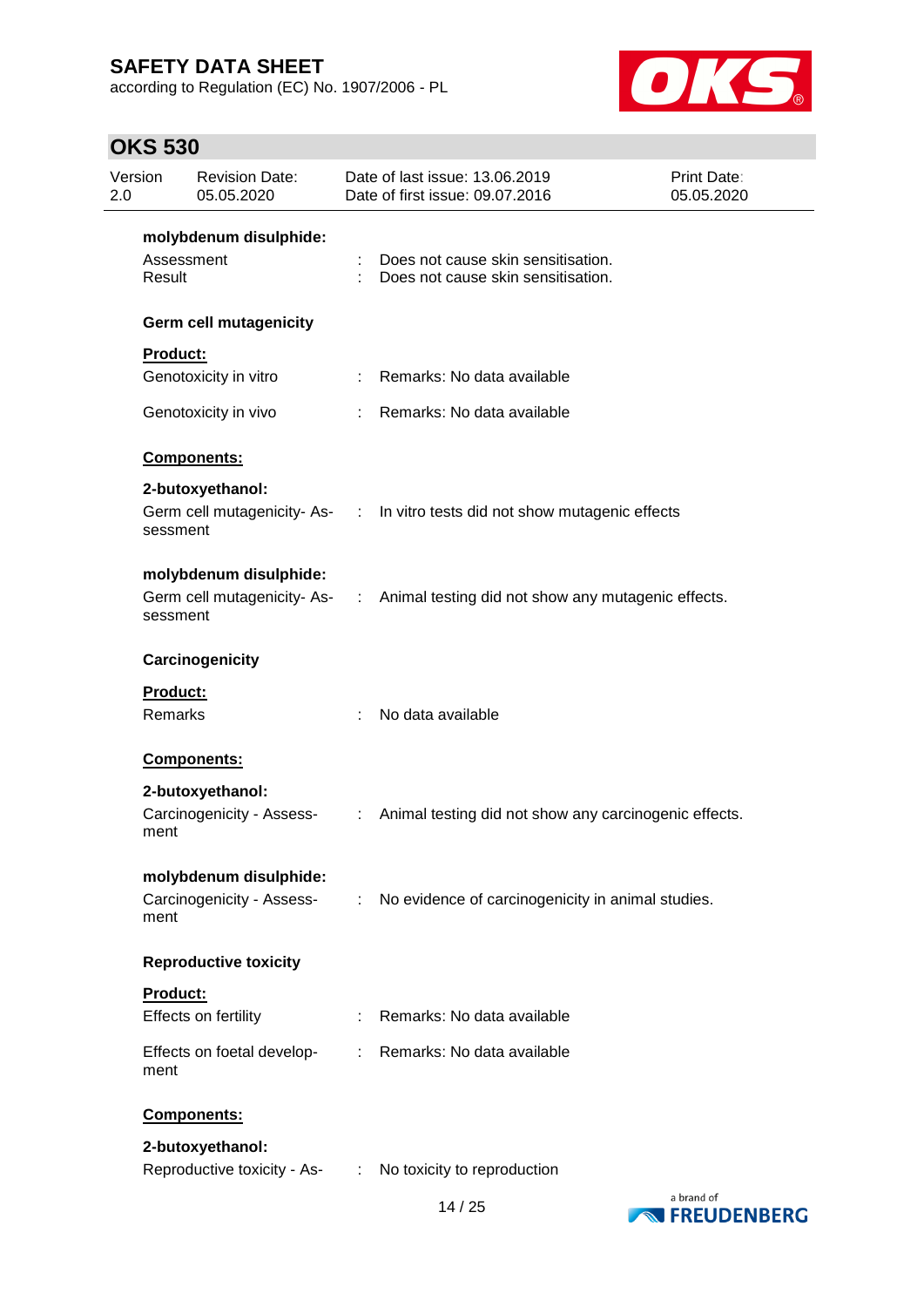according to Regulation (EC) No. 1907/2006 - PL



| Version<br>2.0 | <b>Revision Date:</b><br>05.05.2020                       |    | Date of last issue: 13.06.2019<br>Date of first issue: 09.07.2016                                   | <b>Print Date:</b><br>05.05.2020 |
|----------------|-----------------------------------------------------------|----|-----------------------------------------------------------------------------------------------------|----------------------------------|
| sessment       |                                                           |    | Animal testing did not show any effects on foetal develop-<br>ment.                                 |                                  |
|                | <b>STOT - single exposure</b>                             |    |                                                                                                     |                                  |
|                | Components:                                               |    |                                                                                                     |                                  |
|                | isopropanol:                                              |    |                                                                                                     |                                  |
|                | Assessment                                                |    | May cause drowsiness or dizziness.                                                                  |                                  |
|                | 2-butoxyethanol:                                          |    |                                                                                                     |                                  |
|                | Assessment                                                |    | The substance or mixture is not classified as specific target<br>organ toxicant, single exposure.   |                                  |
|                | 2-methylisothiazol-3(2H)-one:                             |    |                                                                                                     |                                  |
|                | Assessment                                                |    | May cause respiratory irritation.                                                                   |                                  |
|                | molybdenum disulphide:                                    |    |                                                                                                     |                                  |
|                | Assessment                                                |    | The substance or mixture is not classified as specific target<br>organ toxicant, single exposure.   |                                  |
|                | <b>STOT - repeated exposure</b>                           |    |                                                                                                     |                                  |
|                | Components:                                               |    |                                                                                                     |                                  |
|                | 2-butoxyethanol:                                          |    |                                                                                                     |                                  |
|                | Assessment                                                |    | The substance or mixture is not classified as specific target<br>organ toxicant, repeated exposure. |                                  |
|                | molybdenum disulphide:                                    |    |                                                                                                     |                                  |
|                | Assessment                                                |    | The substance or mixture is not classified as specific target<br>organ toxicant, repeated exposure. |                                  |
|                | <b>Repeated dose toxicity</b>                             |    |                                                                                                     |                                  |
| Product:       |                                                           |    |                                                                                                     |                                  |
| Remarks        |                                                           | ÷. | This information is not available.                                                                  |                                  |
|                | <b>Aspiration toxicity</b>                                |    |                                                                                                     |                                  |
| Product:       |                                                           |    |                                                                                                     |                                  |
|                | This information is not available.                        |    |                                                                                                     |                                  |
|                | Components:                                               |    |                                                                                                     |                                  |
|                | 2-butoxyethanol:<br>No aspiration toxicity classification |    |                                                                                                     |                                  |

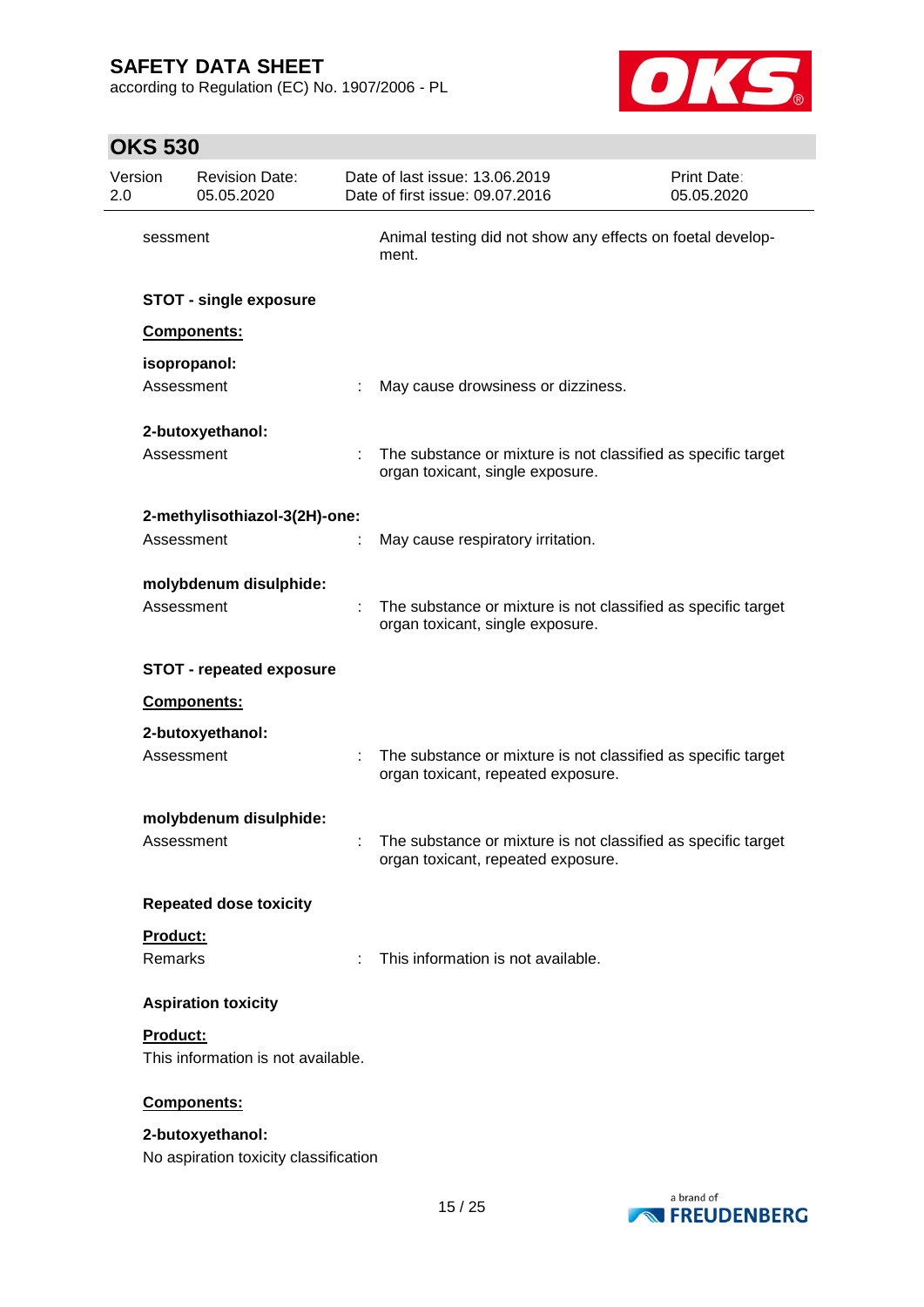according to Regulation (EC) No. 1907/2006 - PL



# **OKS 530**

| Version<br>$2.0^{\circ}$ | <b>Revision Date:</b><br>05.05.2020 |   | Date of last issue: 13.06.2019<br>Date of first issue: 09.07.2016                               | Print Date:<br>05.05.2020 |
|--------------------------|-------------------------------------|---|-------------------------------------------------------------------------------------------------|---------------------------|
|                          |                                     |   |                                                                                                 |                           |
|                          | <b>Further information</b>          |   |                                                                                                 |                           |
| <b>Product:</b>          |                                     |   |                                                                                                 |                           |
| <b>Remarks</b>           |                                     |   | Information given is based on data on the components and<br>the toxicology of similar products. |                           |
|                          | <b>Components:</b>                  |   |                                                                                                 |                           |
|                          | 2-methylisothiazol-3(2H)-one:       |   |                                                                                                 |                           |
| <b>Remarks</b>           |                                     |   | Ingestion causes burns of the upper digestive and respiratory<br>tracts.                        |                           |
|                          | molybdenum disulphide:              |   |                                                                                                 |                           |
| <b>Remarks</b>           |                                     | ÷ | Information given is based on data on the components and<br>the toxicology of similar products. |                           |

## **SECTION 12: Ecological information**

### **12.1 Toxicity**

| <b>Product:</b>                                                                     |                                                                                                                                              |
|-------------------------------------------------------------------------------------|----------------------------------------------------------------------------------------------------------------------------------------------|
| Toxicity to fish                                                                    | Remarks: No data available                                                                                                                   |
| Toxicity to daphnia and other : Remarks: No data available<br>aquatic invertebrates |                                                                                                                                              |
| Toxicity to algae/aquatic<br>plants                                                 | : Remarks: No data available                                                                                                                 |
| Toxicity to microorganisms                                                          | Remarks: No data available                                                                                                                   |
| <b>Components:</b>                                                                  |                                                                                                                                              |
| 2-butoxyethanol:                                                                    |                                                                                                                                              |
| Toxicity to fish                                                                    | : LC50 (Oncorhynchus mykiss (rainbow trout)): 1.474 mg/l<br>Exposure time: 96 h<br>Test Type: static test<br>Method: OECD Test Guideline 203 |
| Toxicity to daphnia and other :<br>aquatic invertebrates                            | EC50 (Daphnia magna (Water flea)): 1.550 mg/l<br>Exposure time: 48 h<br>Test Type: Immobilization<br>Method: OECD Test Guideline 202         |
| Toxicity to algae/aquatic<br>plants                                                 | EC50 (Pseudokirchneriella subcapitata (green algae)): 1.840<br>mg/l                                                                          |

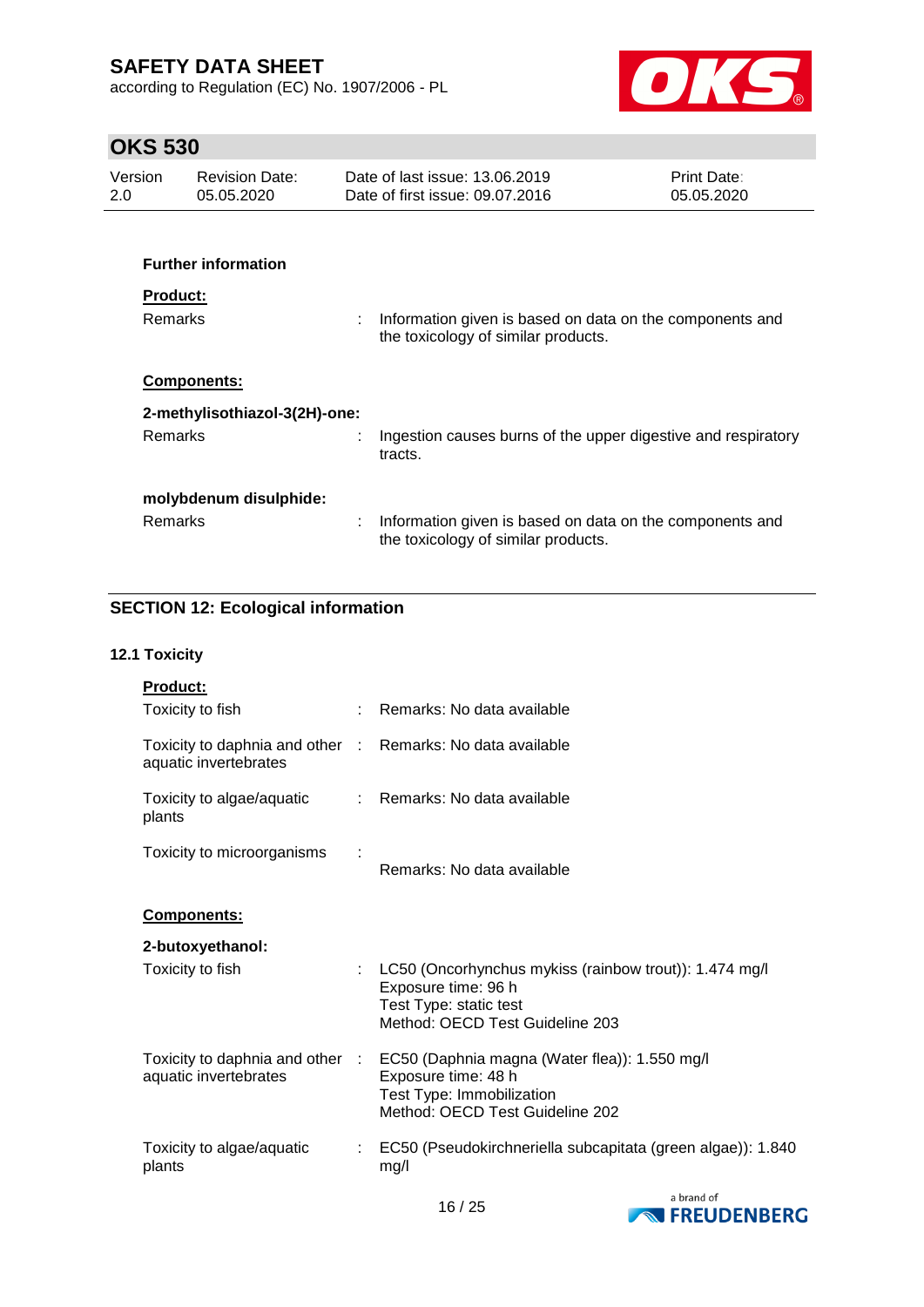according to Regulation (EC) No. 1907/2006 - PL



| Version<br>2.0 |              | <b>Revision Date:</b><br>05.05.2020                              |                               | Date of last issue: 13.06.2019<br>Date of first issue: 09.07.2016                                                                                      | <b>Print Date:</b><br>05.05.2020 |
|----------------|--------------|------------------------------------------------------------------|-------------------------------|--------------------------------------------------------------------------------------------------------------------------------------------------------|----------------------------------|
|                |              |                                                                  |                               | Exposure time: 72 h<br>Method: OECD Test Guideline 201                                                                                                 |                                  |
|                | icity)       | Toxicity to fish (Chronic tox-                                   | ÷.                            | $NOEC:$ > 100 mg/l<br>Exposure time: 21 d<br>Species: Danio rerio (zebra fish)                                                                         |                                  |
|                | ic toxicity) | Toxicity to daphnia and other :<br>aquatic invertebrates (Chron- |                               | NOEC: 100 mg/l<br>Exposure time: 21 d<br>Species: Daphnia magna (Water flea)<br><b>Test Type: Reproduction Test</b><br>Method: OECD Test Guideline 211 |                                  |
|                |              | dodecylguanidine monohydrochloride:                              |                               |                                                                                                                                                        |                                  |
|                | icity)       | M-Factor (Acute aquatic tox- :                                   |                               | 10                                                                                                                                                     |                                  |
|                |              | <b>Ecotoxicology Assessment</b>                                  |                               |                                                                                                                                                        |                                  |
|                |              | Acute aquatic toxicity                                           | $\mathcal{L}^{\mathcal{L}}$   | Very toxic to aquatic life.                                                                                                                            |                                  |
|                |              | Chronic aquatic toxicity                                         | $\mathcal{I}^{\mathcal{I}}$ . | This product has no known ecotoxicological effects.                                                                                                    |                                  |
|                |              | 2-methylisothiazol-3(2H)-one:                                    |                               |                                                                                                                                                        |                                  |
|                |              | Toxicity to daphnia and other :<br>aquatic invertebrates         |                               | EC50 (Daphnia magna (Water flea)): 0,85 mg/l<br>Exposure time: 48 h                                                                                    |                                  |
|                | plants       | Toxicity to algae/aquatic                                        |                               | : EC50 (Selenastrum capricornutum (green algae)): 0,072 mg/l<br>Exposure time: 72 h                                                                    |                                  |
|                | icity)       | M-Factor (Acute aquatic tox-                                     | ÷                             | 10                                                                                                                                                     |                                  |
|                |              |                                                                  |                               | 10                                                                                                                                                     |                                  |
|                | toxicity)    | M-Factor (Chronic aquatic                                        | $\therefore$ 1                |                                                                                                                                                        |                                  |
|                |              |                                                                  |                               |                                                                                                                                                        |                                  |
|                |              | molybdenum disulphide:<br>Toxicity to fish                       |                               | LC50 (Pimephales promelas (fathead minnow)): > 100 mg/l<br>Exposure time: 96 h                                                                         |                                  |
|                |              | Toxicity to daphnia and other :<br>aquatic invertebrates         |                               | EC50 (Daphnia magna (Water flea)): > 100 mg/l<br>Exposure time: 48 h                                                                                   |                                  |
|                | plants       | Toxicity to algae/aquatic                                        |                               | EC50 (Pseudokirchneriella subcapitata (green algae)): > 100<br>mg/l<br>Exposure time: 72 h                                                             |                                  |

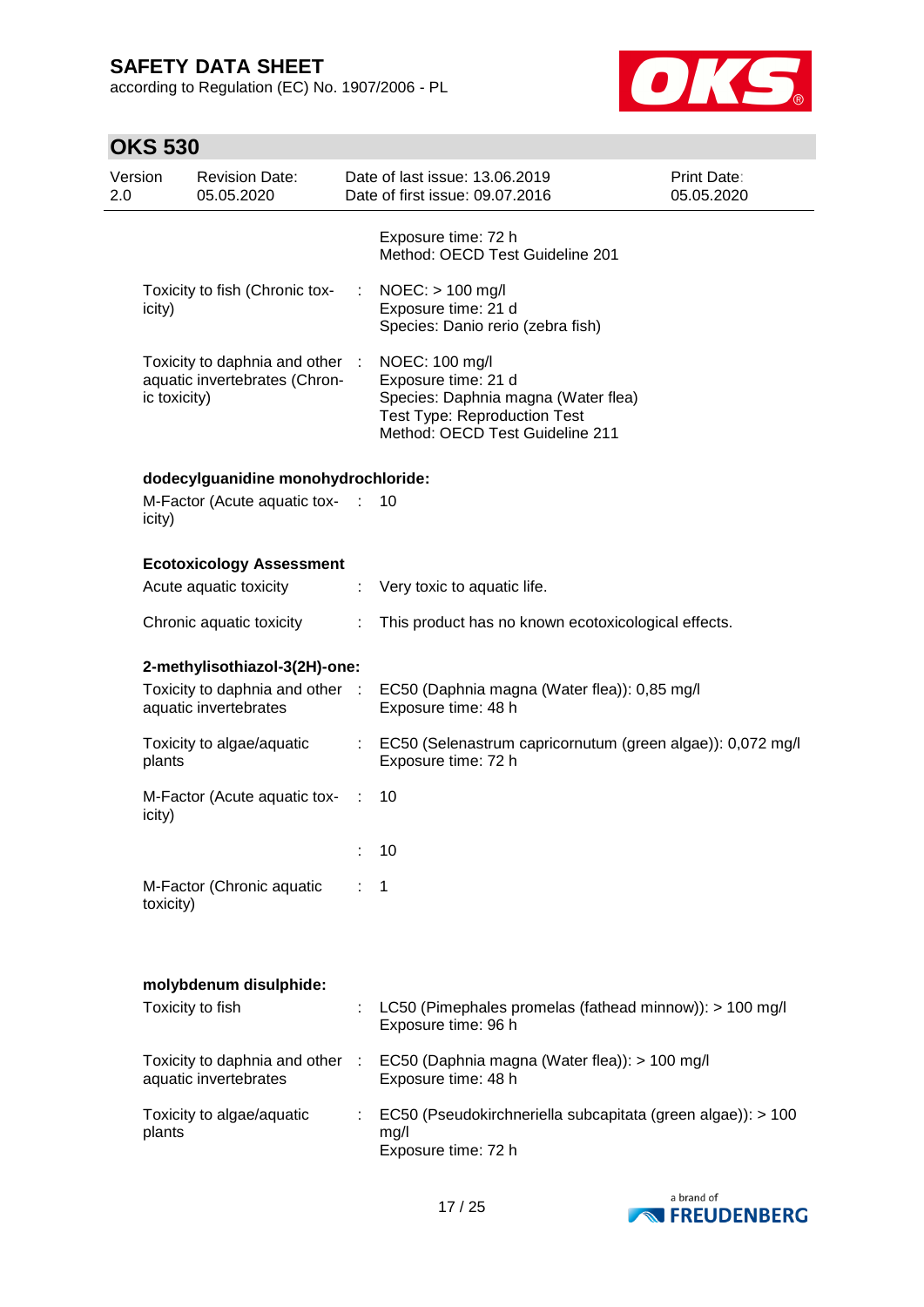according to Regulation (EC) No. 1907/2006 - PL



| Version<br>2.0                |                                            | <b>Revision Date:</b><br>05.05.2020        |   | Date of last issue: 13.06.2019<br>Date of first issue: 09.07.2016                                                                                                                                                       | Print Date:<br>05.05.2020 |  |
|-------------------------------|--------------------------------------------|--------------------------------------------|---|-------------------------------------------------------------------------------------------------------------------------------------------------------------------------------------------------------------------------|---------------------------|--|
|                               | 12.2 Persistence and degradability         |                                            |   |                                                                                                                                                                                                                         |                           |  |
|                               | Product:                                   |                                            |   |                                                                                                                                                                                                                         |                           |  |
|                               |                                            | Biodegradability                           |   | : Remarks: No data available                                                                                                                                                                                            |                           |  |
|                               | ity                                        |                                            |   | Physico-chemical removabil- : Remarks: No data available                                                                                                                                                                |                           |  |
|                               |                                            | Components:                                |   |                                                                                                                                                                                                                         |                           |  |
|                               |                                            | isopropanol:                               |   |                                                                                                                                                                                                                         |                           |  |
|                               |                                            | Biodegradability                           | ÷ | Result: Readily biodegradable.                                                                                                                                                                                          |                           |  |
|                               |                                            | 2-butoxyethanol:                           |   |                                                                                                                                                                                                                         |                           |  |
|                               |                                            | Biodegradability                           |   | : Test Type: aerobic<br>Result: rapidly biodegradable<br>Biodegradation: 90 %<br>Exposure time: 28 d<br>Method: OECD Test Guideline 301B                                                                                |                           |  |
| 2-methylisothiazol-3(2H)-one: |                                            |                                            |   |                                                                                                                                                                                                                         |                           |  |
|                               |                                            | Biodegradability                           | ÷ | Result: Readily biodegradable.                                                                                                                                                                                          |                           |  |
|                               |                                            | 12.3 Bioaccumulative potential             |   |                                                                                                                                                                                                                         |                           |  |
|                               | Product:                                   |                                            |   |                                                                                                                                                                                                                         |                           |  |
|                               |                                            | <b>Bioaccumulation</b>                     |   | Remarks: This mixture contains no substance considered to<br>be persistent, bioaccumulating and toxic (PBT).<br>This mixture contains no substance considered to be very<br>persistent and very bioaccumulating (vPvB). |                           |  |
|                               |                                            | <b>Components:</b>                         |   |                                                                                                                                                                                                                         |                           |  |
|                               |                                            | isopropanol:                               |   |                                                                                                                                                                                                                         |                           |  |
|                               |                                            | <b>Bioaccumulation</b>                     |   | Remarks: Bioaccumulation is unlikely.                                                                                                                                                                                   |                           |  |
|                               |                                            | Partition coefficient: n-<br>octanol/water | ÷ | log Pow: 0,05                                                                                                                                                                                                           |                           |  |
|                               |                                            | 2-butoxyethanol:                           |   |                                                                                                                                                                                                                         |                           |  |
|                               |                                            | Bioaccumulation                            |   | Bioconcentration factor (BCF): 2,5                                                                                                                                                                                      |                           |  |
|                               | Partition coefficient: n-<br>octanol/water |                                            | ÷ | log Pow: 0,81 (25 °C)<br>Method: OECD Test Guideline 107                                                                                                                                                                |                           |  |
|                               |                                            | 2-methylisothiazol-3(2H)-one:              |   |                                                                                                                                                                                                                         |                           |  |
|                               |                                            | Partition coefficient: n-<br>octanol/water | ÷ | log Pow: -0,486                                                                                                                                                                                                         |                           |  |

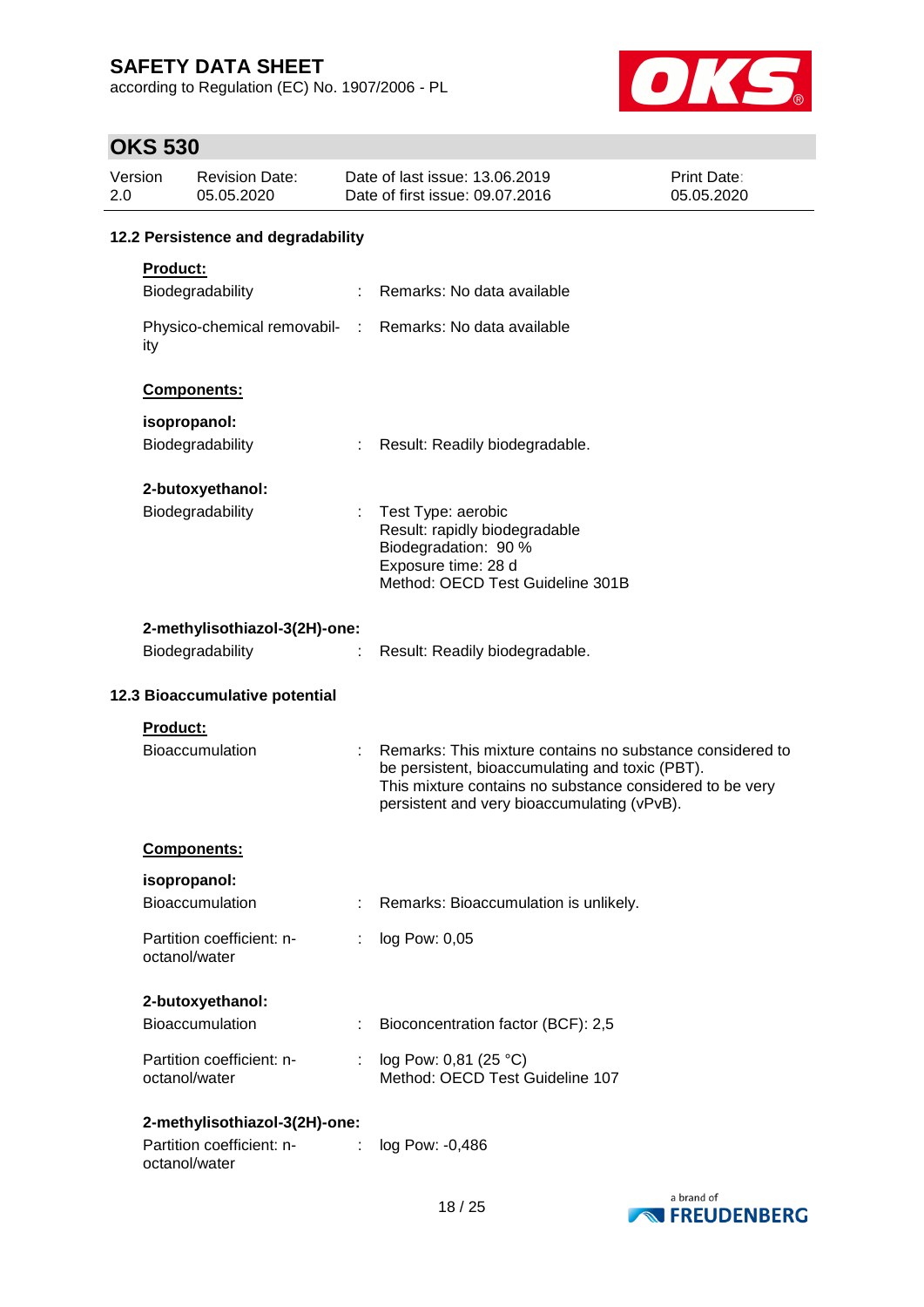according to Regulation (EC) No. 1907/2006 - PL



# **OKS 530**

| Version | Revision Date: | Date of last issue: 13.06.2019  | <b>Print Date:</b> |
|---------|----------------|---------------------------------|--------------------|
| 2.0     | 05.05.2020     | Date of first issue: 09.07.2016 | 05.05.2020         |

### **12.4 Mobility in soil**

| <b>Product:</b><br>Mobility                                                     | : Remarks: No data available |
|---------------------------------------------------------------------------------|------------------------------|
| Distribution among environ- : Remarks: No data available<br>mental compartments |                              |

## **12.5 Results of PBT and vPvB assessment**

#### **Product:**

| Assessment              | : This substance/mixture contains no components considered<br>to be either persistent, bioaccumulative and toxic (PBT), or<br>very persistent and very bioaccumulative (vPvB) at levels of<br>$0.1\%$ or higher |
|-------------------------|-----------------------------------------------------------------------------------------------------------------------------------------------------------------------------------------------------------------|
| : Othar advaraa affaata |                                                                                                                                                                                                                 |

## **12.6 Other adverse effects**

| <b>Product:</b>                        |                                           |
|----------------------------------------|-------------------------------------------|
| Additional ecological infor-<br>mation | : No information on ecology is available. |

### **SECTION 13: Disposal considerations**

| 13.1 Waste treatment methods |                            |                                                                                                                                                                                                                    |  |
|------------------------------|----------------------------|--------------------------------------------------------------------------------------------------------------------------------------------------------------------------------------------------------------------|--|
| Product                      |                            | The product should not be allowed to enter drains, water<br>courses or the soil.<br>Do not dispose of with domestic refuse.<br>Dispose of as hazardous waste in compliance with local and<br>national regulations. |  |
|                              |                            | Waste codes should be assigned by the user based on the<br>application for which the product was used.                                                                                                             |  |
| Contaminated packaging       |                            | Packaging that is not properly emptied must be disposed of as<br>the unused product.<br>Dispose of waste product or used containers according to<br>local regulations.                                             |  |
|                              |                            | The following Waste Codes are only suggestions:                                                                                                                                                                    |  |
| <b>Waste Code</b>            | $\mathcal{L}^{\text{max}}$ | unused product<br>12 01 09*, machining emulsions and solutions free of halo-<br>gens                                                                                                                               |  |
|                              |                            | uncleaned packagings<br>15 01 10, packaging containing residues of or contaminated                                                                                                                                 |  |

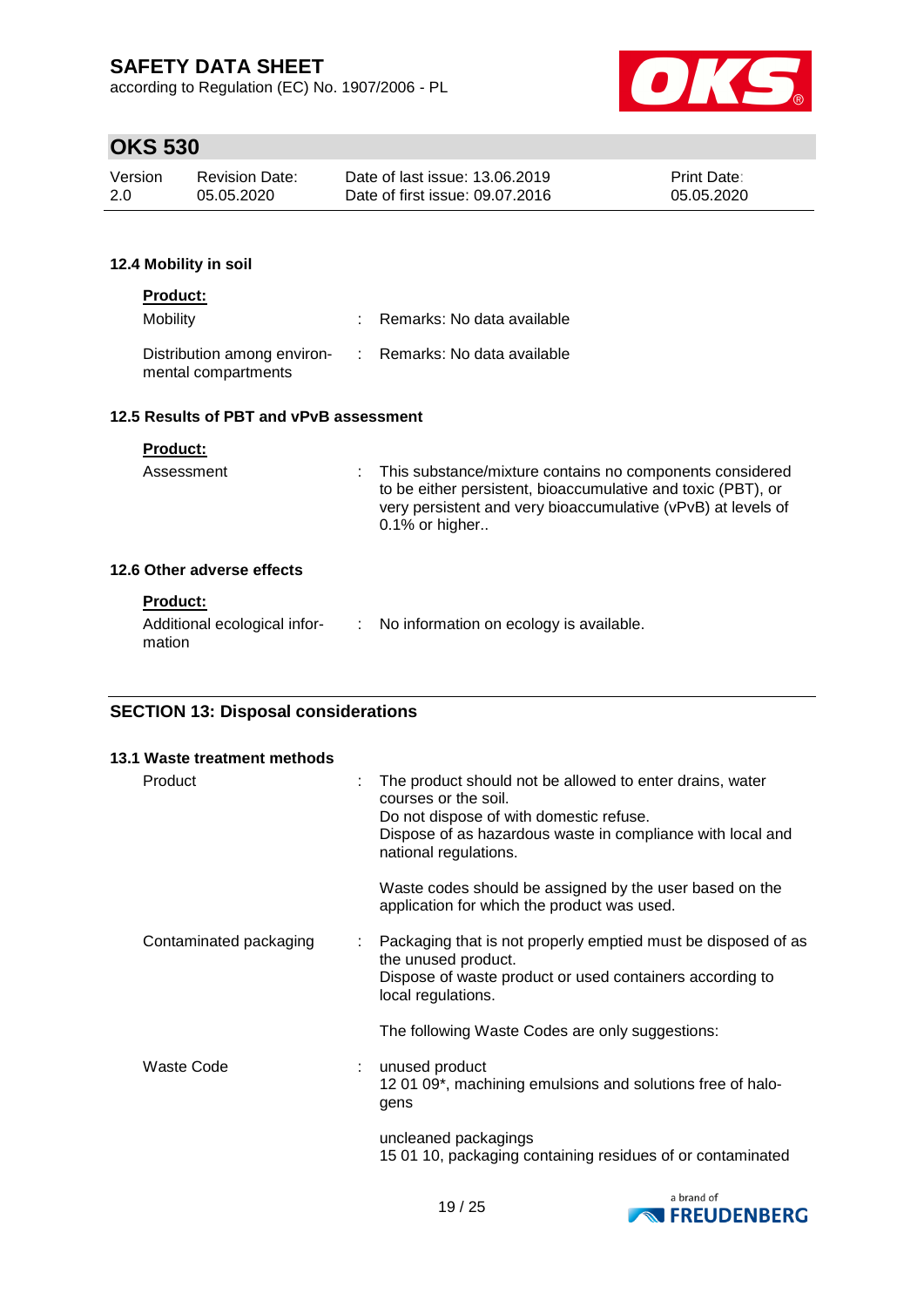according to Regulation (EC) No. 1907/2006 - PL



# **OKS 530**

| Version | <b>Revision Date:</b> | Date of last issue: 13.06.2019  | <b>Print Date:</b> |
|---------|-----------------------|---------------------------------|--------------------|
| 2.0     | 05.05.2020            | Date of first issue: 09.07.2016 | 05.05.2020         |

by hazardous substances

### **SECTION 14: Transport information**

#### **14.1 UN number**

| <b>ADR</b>                                                                                                                            | ÷        | <b>UN 1263</b>                          |
|---------------------------------------------------------------------------------------------------------------------------------------|----------|-----------------------------------------|
| <b>IMDG</b>                                                                                                                           |          | <b>UN 1263</b>                          |
| <b>IATA</b>                                                                                                                           |          | <b>UN 1263</b>                          |
| 14.2 UN proper shipping name                                                                                                          |          |                                         |
| <b>ADR</b>                                                                                                                            | ł.       | <b>PAINT</b>                            |
| <b>IMDG</b>                                                                                                                           |          | <b>PAINT</b>                            |
| IATA                                                                                                                                  |          | Paint                                   |
| 14.3 Transport hazard class(es)                                                                                                       |          |                                         |
| <b>ADR</b>                                                                                                                            | ÷        | 3                                       |
| <b>IMDG</b>                                                                                                                           | ł.       | 3                                       |
| <b>IATA</b>                                                                                                                           | t.       | 3                                       |
| 14.4 Packing group                                                                                                                    |          |                                         |
| <b>ADR</b><br>Packing group<br><b>Classification Code</b><br><b>Hazard Identification Number</b><br>Labels<br>Tunnel restriction code |          | Ш<br>F <sub>1</sub><br>30<br>3<br>(D/E) |
| <b>IMDG</b><br>Packing group<br>Labels<br>EmS Code                                                                                    | ł,<br>ł. | Ш<br>3<br>$F-E$ , S-E                   |
| <b>IATA (Cargo)</b><br>Packing instruction (cargo<br>aircraft)<br>Packing instruction (LQ)<br>Packing group<br>Labels                 | ÷<br>÷.  | 366<br>Y344<br>Ш<br>Flammable Liquids   |
| <b>IATA (Passenger)</b><br>Packing instruction (passen-<br>ger aircraft)                                                              | t.       | 355                                     |
| Packing instruction (LQ)<br>Packing group                                                                                             | Ì.       | Y344<br>Ш                               |
| Labels                                                                                                                                |          | Flammable Liquids                       |

#### **14.5 Environmental hazards**

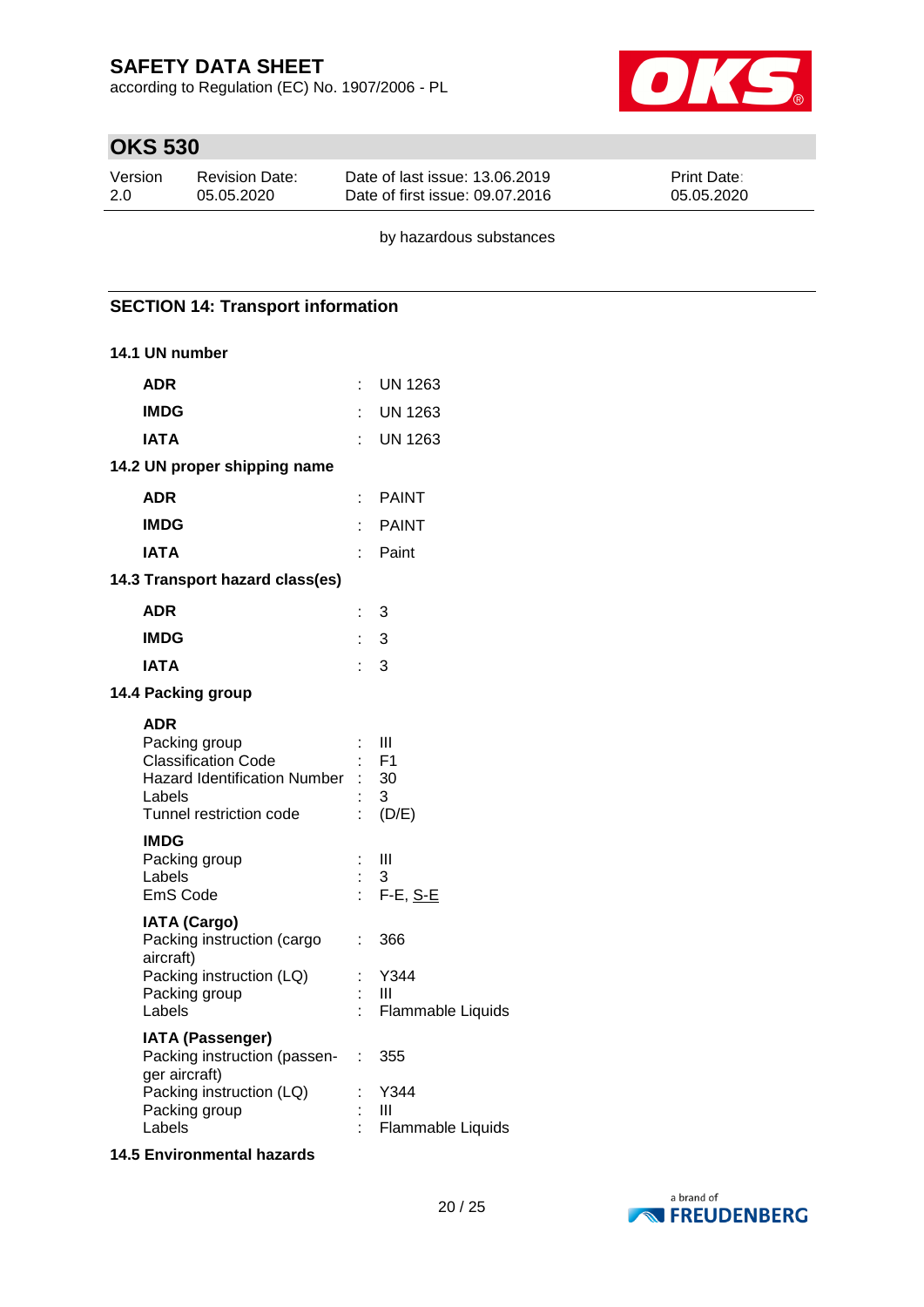according to Regulation (EC) No. 1907/2006 - PL



## **OKS 530**

| Version    | <b>Revision Date:</b> | Date of last issue: 13.06.2019  | <b>Print Date:</b> |
|------------|-----------------------|---------------------------------|--------------------|
| -2.0       | 05.05.2020            | Date of first issue: 09.07.2016 | 05.05.2020         |
| <b>ADR</b> |                       |                                 |                    |

| ---<br>Environmentally hazardous                     | no |
|------------------------------------------------------|----|
| <b>IMDG</b><br>Marine pollutant                      | no |
| <b>IATA (Passenger)</b><br>Environmentally hazardous | no |
| <b>IATA (Cargo)</b><br>Environmentally hazardous     |    |

#### **14.6 Special precautions for user**

The transport classification(s) provided herein are for informational purposes only, and solely based upon the properties of the unpackaged material as it is described within this Safety Data Sheet. Transportation classifications may vary by mode of transportation, package sizes, and variations in regional or country regulations.

#### **14.7 Transport in bulk according to Annex II of Marpol and the IBC Code**

| Remarks | Not applicable for product as supplied. |
|---------|-----------------------------------------|
|         |                                         |

### **SECTION 15: Regulatory information**

#### **15.1 Safety, health and environmental regulations/legislation specific for the substance or mixture**

| REACH - Candidate List of Substances of Very High<br>Concern for Authorisation (Article 59).                                                         | This product does not contain sub-<br>stances of very high concern (Regu-<br>lation (EC) No 1907/2006 (REACH),<br>Article 57). |
|------------------------------------------------------------------------------------------------------------------------------------------------------|--------------------------------------------------------------------------------------------------------------------------------|
| REACH - List of substances subject to authorisation<br>(Annex XIV)                                                                                   | Not applicable                                                                                                                 |
| Regulation (EC) No 1005/2009 on substances that de-<br>plete the ozone layer                                                                         | Not applicable                                                                                                                 |
| Regulation (EU) 2019/1021 on persistent organic pollu-<br>tants (recast)                                                                             | Not applicable                                                                                                                 |
| Regulation (EC) No 649/2012 of the European Parlia-<br>ment and the Council concerning the export and import<br>of dangerous chemicals               | Not applicable                                                                                                                 |
| REACH - Restrictions on the manufacture, placing on<br>the market and use of certain dangerous substances,<br>preparations and articles (Annex XVII) | Conditions of restriction for the fol-<br>lowing entries should be considered:<br>Number on list 3                             |

P5c

Seveso III: Directive 2012/18/EU of the European Parliament and of the Council on the control of major-accident hazards involving dangerous substances. P5c **FLAMMABLE LIQUIDS** 

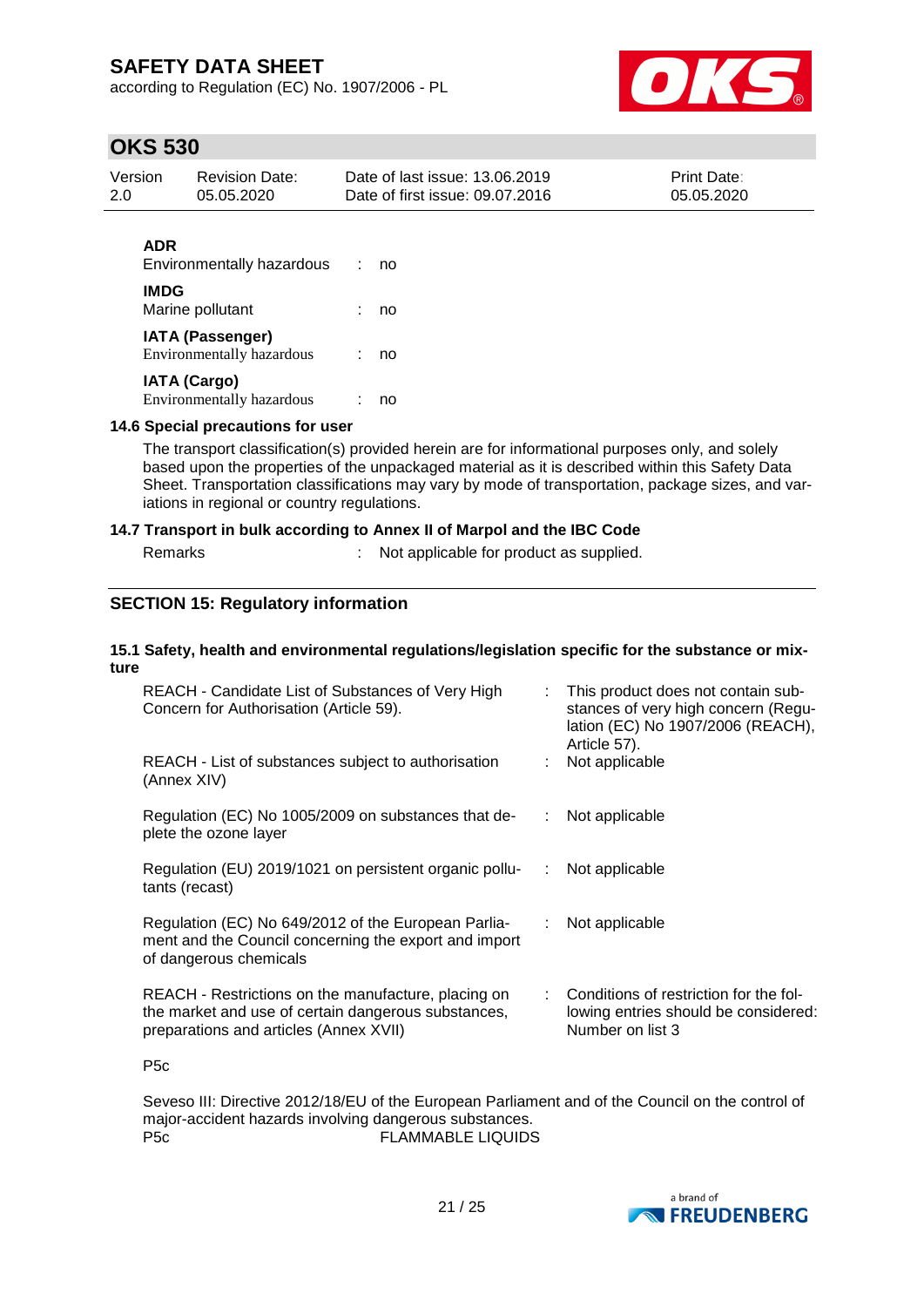according to Regulation (EC) No. 1907/2006 - PL



## **OKS 530**

| Version | <b>Revision Date:</b> | Date of last issue: 13.06.2019  | <b>Print Date:</b> |
|---------|-----------------------|---------------------------------|--------------------|
| 2.0     | 05.05.2020            | Date of first issue: 09.07.2016 | 05.05.2020         |
|         |                       |                                 |                    |

Volatile organic compounds : Directive 2010/75/EU of 24 November 2010 on industrial emissions (integrated pollution prevention and control) Volatile organic compounds (VOC) content: 11,63 %

### **Other regulations:**

Take note of Directive 92/85/EEC regarding maternity protection or stricter national regulations, where applicable.

Take note of Directive 94/33/EC on the protection of young people at work or stricter national regulations, where applicable.

Act of 25 February 2011 on the Chemical Substances and Their Mixtures (consolidated text Dz. U. 2015, item 1203).

Regulation (EC) No 1272/2008 of the European Parliament and of the Council of 16 December 2008 on classification, labelling and packaging of substances and mixtures, amending and repealing Directives 67/548/EEC and 1999/45/EC, and amending Regulation (EC) No 1907/2006 (Official Journal of the European Union L 353 from 31.12.2008) with further adaptation to technical progress (ATP 1-7).

Regulation (EC) No 1907/2006 of the European Parliament and of the Council of 18 December 2006 concerning the Registration, Evaluation, Authorisation and Restriction of Chemicals (REACH), establishing a European Chemicals Agency, amending Directive 1999/45/EC and repealing Council Regulation (EEC) No 793/93 and Commission Regulation (EC) No 1488/94 as well as Council Directive 76/769/EEC and Commission Directives 91/155/EEC, 93/67/EEC, 93/105/EC and 2000/21/EC (Official Journal of the European Union L 396 from 30.12.2006, as amended).

Commission Regulation (EU) 2015/830 of 28 May 2015 amending Regulation (EC) No 1907/2006 of the European Parliament and of the Council on the Registration, Evaluation, Authorisation and Restriction of Chemicals (REACH)

Ordinance of the Minister of Health of 10 August 2012 concerning the criteria and procedure of classification of chemical substances and their mixtures (consolidated text Dz. U. of 2015., pos. 208).

Ordinance of the Minister of Economy, Labour and Social Policy of 21st December 2005 concerning the basic requirements for personal protective equipment (Dz. U. Nr. 259, item 2173). Ordinance of the Minister of Labour and Social Policy of 12 June 2018 concerning the highest allowable concentrations and levels of the agents harmful for health in the workplace (Dz.U 2018 pos 1286).

Ordinance of the Minister of Health of 2nd February 2011 concerning tests and measurement of agents harmful for health in the workplace (Dz. U. Nr. 33, item 166).

Ordinance of the Minister of Health of 30th December 2004 on the health and safety of workers related to chemical agents at work (Dz. U. from 2005, Nr. 11, item 86, as amended).

Act of 14 December 2012. on Waste (Journal of Laws of 2013. pos. 21, as amended). Act of 13 June 2013. On packaging and packaging waste Journal. U. of 2013. Item. 888, as amended).

Ordinance of the Minister of Environment of 9th December 2014 on Waste Catalog (Dz. U. 2014 item 1923).

Ordinance of the Minister of Environment on the requirements for carrying out the process of thermal treatment of waste and how to deal with waste produced in the process. (Dz. U. of 2016., Pos. 108)

Act of 19 August 2011 on transport of dangerous goods (Dz. U. Nr. 227, item 1367, as amended).

Government Statement of 26 July 2005 on enforcing of changes Annexes A and B of European Agreement concerning international transport of dangerous goods by road (ADR) (Dz. U. Nr.

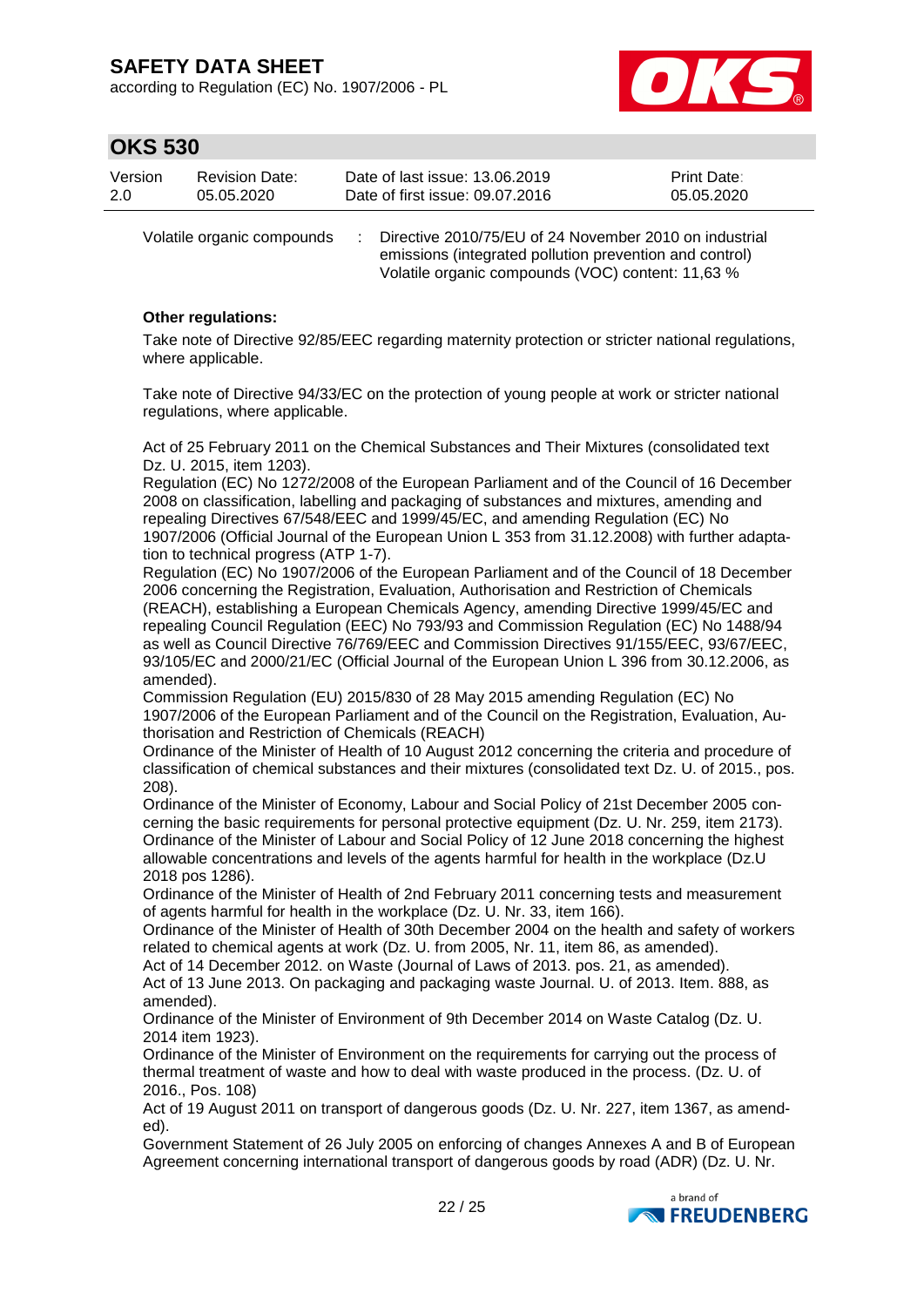according to Regulation (EC) No. 1907/2006 - PL



## **OKS 530**

| Version | Revision Date: | Date of last issue: 13.06.2019  | <b>Print Date:</b> |
|---------|----------------|---------------------------------|--------------------|
| -2.0    | 05.05.2020     | Date of first issue: 09.07.2016 | 05.05.2020         |

178, item 1481, as amended).

Ordinance of the Minister of Health of 20th April 2012 concerning labeling of containers of dangerous substances and dangerous mixtures and some mixtures ((consolidated text) Dz. U. z 2015 nr. 0 poz. 450).

Ordinance of the Minister of Health of 11th June 2012 concerning categories of dangerous substances and dangerous mixtures for which containers must be fitted with child-resistant fastenings and a tactile warning of danger (Dz. U. from 2012, item 688 as amended).

### **15.2 Chemical safety assessment**

This information is not available.

## **SECTION 16: Other information**

#### **Full text of H-Statements**

| H <sub>225</sub>  | Highly flammable liquid and vapour.                   |
|-------------------|-------------------------------------------------------|
| H <sub>301</sub>  | Toxic if swallowed.                                   |
| H <sub>302</sub>  | Harmful if swallowed.                                 |
| H <sub>3</sub> 11 | Toxic in contact with skin.                           |
| H312              | Harmful in contact with skin.                         |
| H <sub>3</sub> 14 | Causes severe skin burns and eye damage.              |
| H <sub>315</sub>  | Causes skin irritation.                               |
| H317              | May cause an allergic skin reaction.                  |
| H318              | Causes serious eye damage.                            |
| H <sub>319</sub>  | Causes serious eye irritation.                        |
| H <sub>330</sub>  | Fatal if inhaled.                                     |
| H332              | Harmful if inhaled.                                   |
| H <sub>335</sub>  | May cause respiratory irritation.                     |
| H <sub>336</sub>  | May cause drowsiness or dizziness.                    |
| H400              | Very toxic to aquatic life.                           |
| H410              | Very toxic to aquatic life with long lasting effects. |

### **Full text of other abbreviations**

| 2000/39/EC<br>PL OEL                                                    | ÷ | Europe. Commission Directive 2000/39/EC establishing a first<br>list of indicative occupational exposure limit values<br>: Poland. Occupational exposure limits for airborne toxic sub-<br>stances |
|-------------------------------------------------------------------------|---|----------------------------------------------------------------------------------------------------------------------------------------------------------------------------------------------------|
| 2000/39/EC / TWA<br>2000/39/EC / STEL<br>PL OEL / NDS<br>PL OEL / NDSch | ÷ | : Limit Value - eight hours<br>: Short term exposure limit<br><b>Maximal Admissible Concentration</b><br>Maximal Admissible Temporary Concentration                                                |

ADN - European Agreement concerning the International Carriage of Dangerous Goods by Inland Waterways; ADR - European Agreement concerning the International Carriage of Dangerous Goods by Road; AICS - Australian Inventory of Chemical Substances; ASTM - American Society

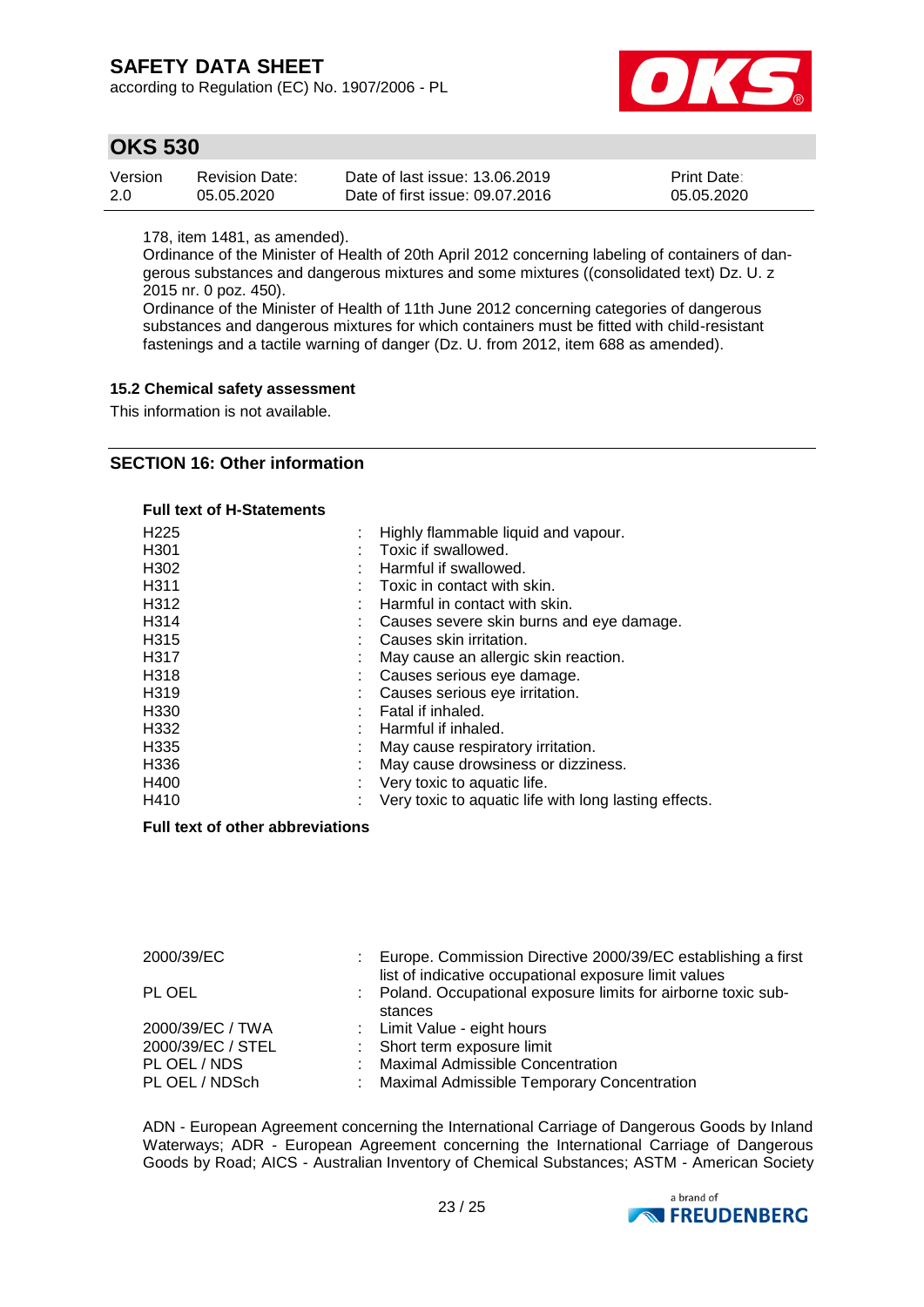according to Regulation (EC) No. 1907/2006 - PL



## **OKS 530**

| Version | Revision Date: | Date of last issue: 13.06.2019  | <b>Print Date:</b> |
|---------|----------------|---------------------------------|--------------------|
| 2.0     | 05.05.2020     | Date of first issue: 09.07.2016 | 05.05.2020         |

for the Testing of Materials; bw - Body weight; CLP - Classification Labelling Packaging Regulation; Regulation (EC) No 1272/2008; CMR - Carcinogen, Mutagen or Reproductive Toxicant; DIN - Standard of the German Institute for Standardisation; DSL - Domestic Substances List (Canada); ECHA - European Chemicals Agency; EC-Number - European Community number; ECx - Concentration associated with x% response; ELx - Loading rate associated with x% response; EmS - Emergency Schedule; ENCS - Existing and New Chemical Substances (Japan); ErCx - Concentration associated with x% growth rate response; GHS - Globally Harmonized System; GLP - Good Laboratory Practice; IARC - International Agency for Research on Cancer; IATA - International Air Transport Association; IBC - International Code for the Construction and Equipment of Ships carrying Dangerous Chemicals in Bulk; IC50 - Half maximal inhibitory concentration; ICAO - International Civil Aviation Organization; IECSC - Inventory of Existing Chemical Substances in China; IMDG - International Maritime Dangerous Goods; IMO - International Maritime Organization; ISHL - Industrial Safety and Health Law (Japan); ISO - International Organisation for Standardization; KECI - Korea Existing Chemicals Inventory; LC50 - Lethal Concentration to 50 % of a test population; LD50 - Lethal Dose to 50% of a test population (Median Lethal Dose); MARPOL - International Convention for the Prevention of Pollution from Ships; n.o.s. - Not Otherwise Specified; NO(A)EC - No Observed (Adverse) Effect Concentration; NO(A)EL - No Observed (Adverse) Effect Level; NOELR - No Observable Effect Loading Rate; NZIoC - New Zealand Inventory of Chemicals; OECD - Organization for Economic Co-operation and Development; OPPTS - Office of Chemical Safety and Pollution Prevention; PBT - Persistent, Bioaccumulative and Toxic substance; PICCS - Philippines Inventory of Chemicals and Chemical Substances; (Q)SAR - (Quantitative) Structure Activity Relationship; REACH - Regulation (EC) No 1907/2006 of the European Parliament and of the Council concerning the Registration, Evaluation, Authorisation and Restriction of Chemicals; RID - Regulations concerning the International Carriage of Dangerous Goods by Rail; SADT - Self-Accelerating Decomposition Temperature; SDS - Safety Data Sheet; SVHC - Substance of Very High Concern; TCSI - Taiwan Chemical Substance Inventory; TRGS - Technical Rule for Hazardous Substances; TSCA - Toxic Substances Control Act (United States); UN - United Nations; vPvB - Very Persistent and Very Bioaccumulative

#### **Further information**

| <b>Classification of the mixture:</b> |                  | <b>Classification procedure:</b>    |
|---------------------------------------|------------------|-------------------------------------|
| Flam. Lig. 3                          | H <sub>226</sub> | Based on product data or assessment |
| Eye Irrit. 2                          | H319             | Calculation method                  |
| Skin Sens. 1                          | H <sub>317</sub> | Calculation method                  |

This safety data sheet applies only to products as originally packed and labelled. The information contained therein may not be reproduced or modified without our express written permission. Any forwarding of this document is only permitted to the extent required by law. Any further, in particular public, dissemination of the safety data sheet (e.g. as a document for download from the Internet) is not permitted without our express written consent. We provide our customers with amended safety data sheets as prescribed by law. The customer is responsible for passing on safety data sheets and any amendments contained therein to its own customers, employees and other users of the product. We provide no guarantee that safety data sheets received by users from third parties are up-to-date. All information and instructions in this safety data sheet have been compiled to the best of our knowledge and are based on the information available to us on the day of publication. The information provided is intended to describe the product in relation to the required safety measures; it is neither an assurance of characteristics nor a guarantee of the product's suitability for particular applications and does not justify any contractual legal relationship. The existence of a safety data sheet for a particular jurisdiction does not necessarily mean